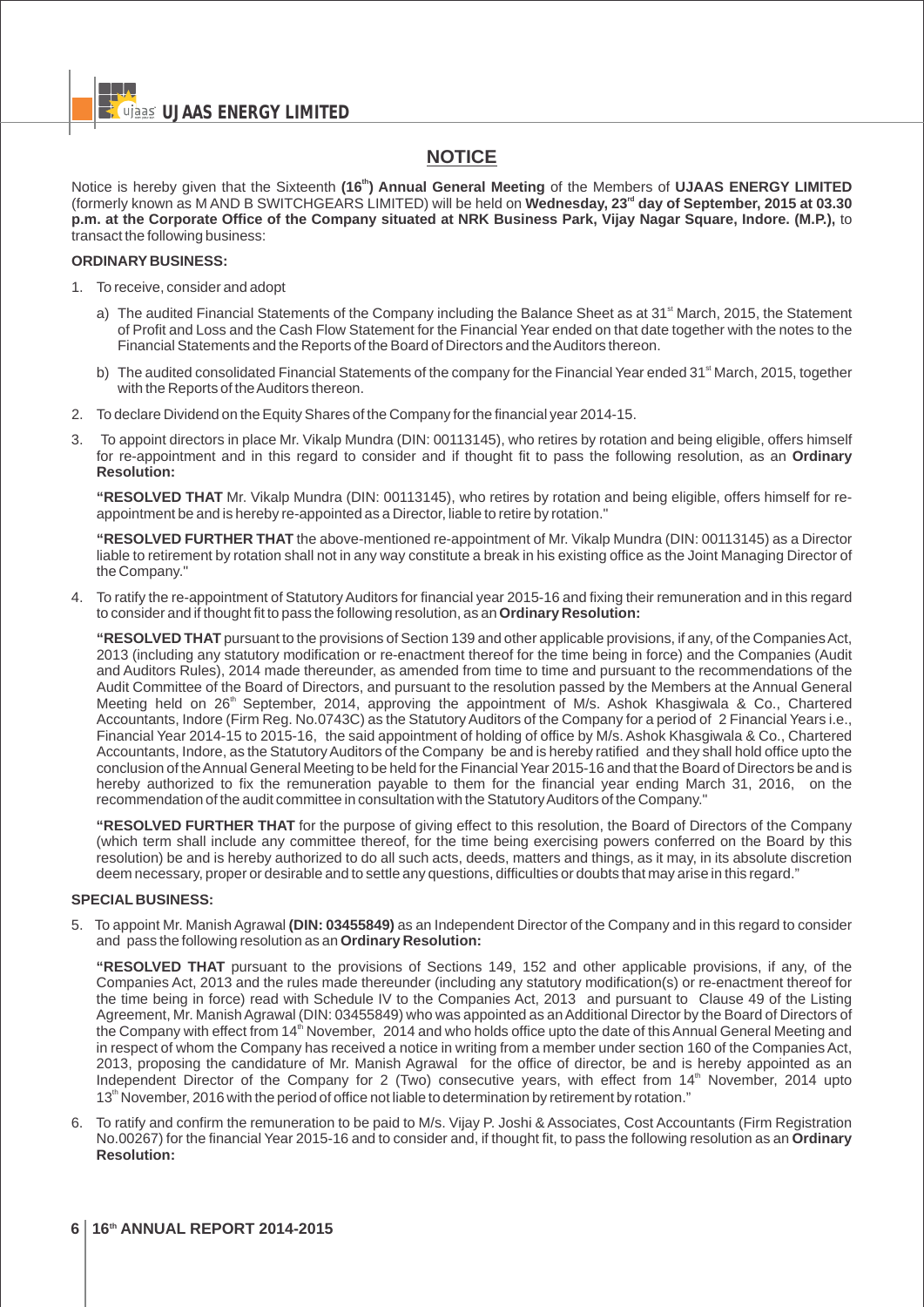**"RESOLVED THAT** pursuant to Section 148 and other applicable provisions, if any, of the Companies Act, 2013 and the Companies (Audit and Auditors) Rules, 2014 and Companies (Cost Records and Audit) Rules, 2014 including any statutory modification(s) or re-enactment thereof for the time being in force), the Company hereby ratifies the remuneration of Rs.50,000/- plus service tax and out-of-pocket expenses as approved by the Board of Directors of the Company to be paid to M/s. Vijay P. Joshi & Associates, Cost Accountants(Firm Registration No.00267), who are appointed as Cost Auditors to conduct the audit of cost records maintained by the Company for the Financial Year 2015-16. "

7. To Consider and if thought fit, to pass the following resolution as a **Special Resolution:**

**"RESOLVED THAT** pursuant to the provisions of Sections 196, 197, 198 and 203 read with Schedule V and other applicable provisions, if any, of the Companies Act, 2013, read with Companies (Appointment and Remuneration of Managerial Personnel) Rules, 2014, (including any statutory modifications or re-enactments thereof for the time being in force) the consent of the Members of the Company be and is hereby accorded to the re-appointment of Mr. Shyam Sunder Mundra (DIN 00113199) as Executive Chairman and the Managing Director of the Company, for a period of Five (5) years with effect from 24<sup>th</sup> September, 2015 upon such terms and conditions and at the remuneration as mentioned in the explanatory statement forming part of this notice with liberty to the Board of Directors to vary, amend or revise the remuneration within the maximum ceiling and the terms and conditions of the appointment in accordance with the provisions of the Act, and as may be agreed to between the Board of Directors and Mr. Shyam Sunder Mundra."

**"RESOLVED FURTHER THAT** for the purpose of giving effect to this resolution, the Board of Directors of the Company (which term shall include any committee thereof, for the time being exercising powers conferred on the Board by this resolution) be and is hereby authorized to do all such acts, deeds, matters and things, as it may, in its absolute discretion deem necessary, proper or desirable and to settle any questions, difficulties or doubts that may arise in this regard."

8. To Consider and if thought fit, to pass the following resolution as a **Special Resolution:**

**"RESOLVED THAT** pursuant to the provisions of Sections 196, 197, 198 and 203 read with Schedule V and other applicable provisions, if any, of the Companies Act, 2013, read with Companies (Appointment and Remuneration of Managerial Personnel) Rules, 2014, (including any statutory modifications or re-enactments thereof for the time being in force) the consent of the Members of the Company be and is hereby accorded to the re-appointment of Mr. Vikalp Mundra (DIN 00113145) as the Joint Managing Director of the Company, for a period of Five (5) years with effect from 24<sup>th</sup> September, 2015 upon such terms and conditions and at the remuneration as mentioned in the explanatory statement forming part of this notice with liberty to the Board of Directors to vary, amend or revise the remuneration within the maximum ceiling and the terms and conditions of the appointment in accordance with the provisions of the Act, and as may be agreed to between the Board of Directors and Mr. Vikalp Mundra."

**"RESOLVED FURTHER THAT** for the purpose of giving effect to this resolution, the Board of Directors of the Company (which term shall include any committee thereof, for the time being exercising powers conferred on the Board by this resolution) be and is hereby authorized to do all such acts, deeds, matters and things, as it may, in its absolute discretion deem necessary, proper or desirable and to settle any questions, difficulties or doubts that may arise in this regard."

9. To Consider and if thought fit, to pass the following resolution as a **Special Resolution:**

**"RESOLVED THAT** pursuant to the provisions of Sections 196, 197, 198 and 203 read with Schedule V and other applicable provisions, if any, of the Companies Act, 2013, read with Companies (Appointment and Remuneration of Managerial Personnel) Rules, 2014, (including any statutory modifications or re-enactments thereof for the time being in force) the consent of the Members of the Company be and is hereby accorded to the re-appointment of Mr. Anurag Mundra (DIN:00113172) as the Joint Managing Director of the Company, for a period of Five (5) years with effect from 24<sup>th</sup> September, 2015 upon such terms and conditions and at the remuneration as mentioned in the explanatory statement forming part of this notice with liberty to the Board of Directors to vary, amend or revise the remuneration within the maximum ceiling and the terms and conditions of the appointment in accordance with the provisions of the Act, and as may be agreed to between the Board of Directors and Mr. Anurag Mundra"

**"FURTHER RESOLVED THAT** for the purpose of giving effect to this resolution, the Board of Directors of the Company (which term shall include any committee thereof, for the time being exercising powers conferred on the Board by this resolution) be and is hereby authorized to do all such acts, deeds, matters and things, as it may, in its absolute discretion deem necessary, proper or desirable and to settle any questions, difficulties or doubts that may arise in this regard."

10. To consider and if thought fit, to pass the following resolution as a **Special Resolution:**

**"RESOLVED THAT** pursuant to the provisions of Section 42, 62 and other applicable provisions, if any, of the Companies Act, 2013 read with the Companies (Share Capital and Debentures) Rules, 2014 and all other applicable Rules made there under (including any amendments thereto or re-enactment thereof) and pursuant to the provisions of Securities and Exchange Board of India (Issue of Capital and Disclosure Requirements) Regulations, 2009, (SEBI ICDR Regulations), as amended from time to time and subject to all the other rules, regulations, guidelines, notifications and circulars prescribed by the Securities and Exchange Board of India ("SEBI"),the applicable provisions of the Foreign Exchange Management Act, 1999 as amended ("FEMA"), and regulations made thereunder including the Foreign Exchange Management (Transfer or issue of Security by a Person Resident Outside India) Regulations, 2000, as amended from time to time, and the Issue of Foreign Currency Convertible Bonds and Ordinary Shares (through Depository Receipt Mechanism) Scheme, 1993, and the enabling provisions of the Memorandum and Articles of Association of the Company and the listing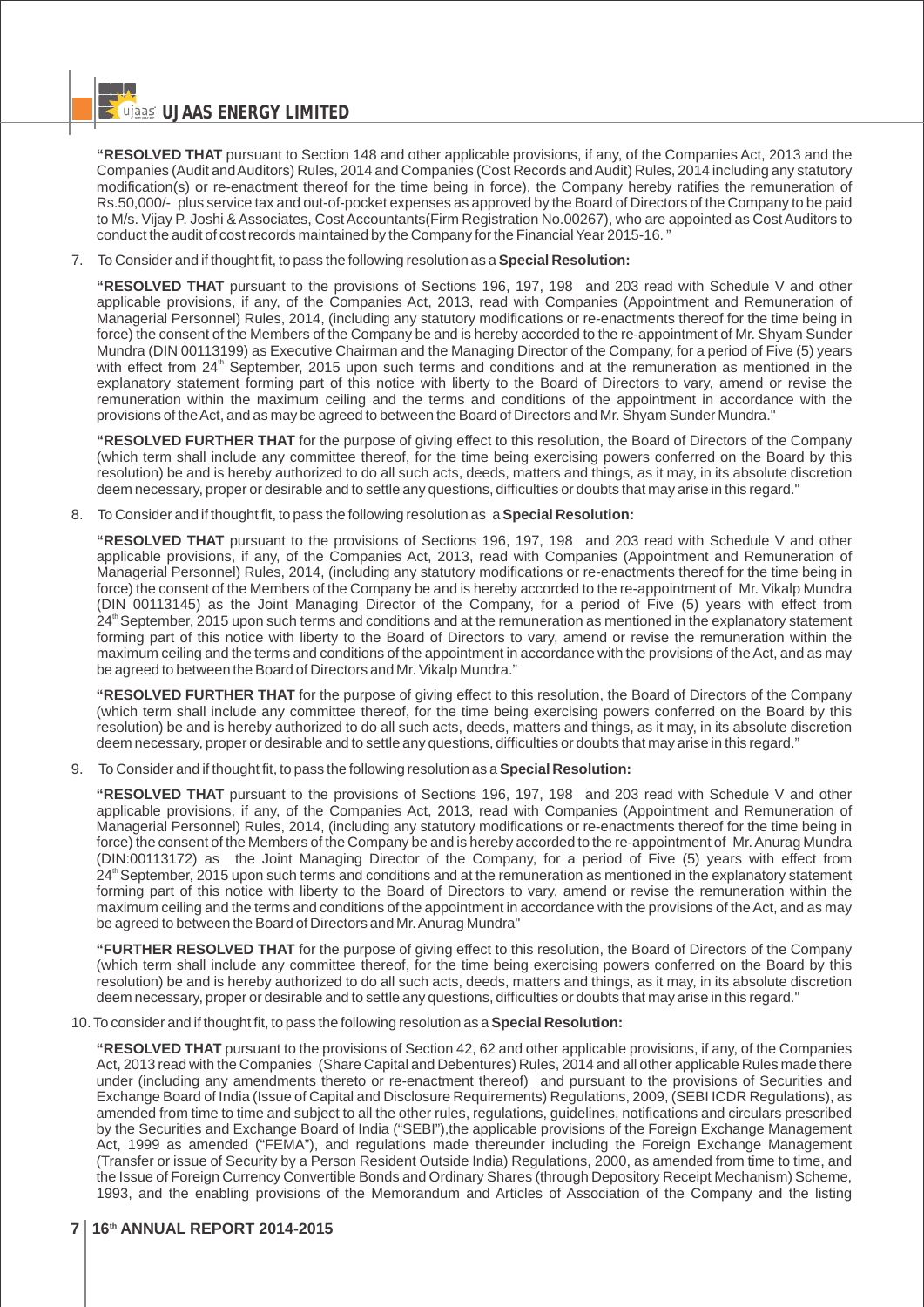agreements entered into by the Company with each of the stock exchanges where the equity shares of the Company are listed, and in accordance with the applicable regulations and/ or guidelines issued by any other competent authorities and/ or clarifications issued thereon, from time to time and subject to all such approvals, consents, permissions and/or sanctions as may be necessary from the Government of India ("GOI"), of the Securities and Exchange Board of India, the stock exchanges, the Foreign Investment Promotion Board, the Reserve Bank of India, the Ministry of Finance, the Ministry of Industry, the Ministry of Commerce and such other ministries / departments of the Government of India, and all such other authorities or institutions as may be required, and subject to such conditions as may be prescribed by any of them while granting any such approval, consent, permission, and/or sanction, as may be agreed to by the Board of Directors of the Company (the **Board,** which term shall be deemed to include the Management Committee of the Board constituted or any other committee which may be constituted to exercise its powers including the powers conferred hereunder), the consent, authority and approval of the Members of the Company be and is hereby accorded to the Board to offer, create, issue and allot (including any provisions for allotment on firm/competitive basis as may be permitted) from time to time, in one or more tranches, in the course of domestic/international offerings, with or without an over-allotment option, whether rupee denominated or denominated in foreign currency, such number of equity shares, non-convertible debentures, convertible debentures subject to SEBI guidelines, Foreign Currency Convertible Bonds (FCCBs), Global Depository Receipts (GDRs) or American Depository Receipts (ADRs), convertible warrants or any other instrument convertible into any class of equity shares or any combination thereof through Further Public Offer, Rights Issue, Preferential Offer, Private Placement or through Commercial paper subject to guidelines issued by Reserve Bank of India for such an issue, as may be deemed fit by the Board in one or more tranches, to all eligible investors including but not limited to members, promoters, directors or their relatives/associates, Indian public, Bodies Corporate, employees, Qualified Institutional Buyers, Mutual Funds, Venture Capital Funds, Banks and other institutional investors, Non- Resident Indians, Overseas Corporate Bodies, Foreign Institutional Investors, Foreign Venture Capital Investors, Foreign Nationals, etc up to an aggregate amount of Rs.500 crores (or equivalent thereof in one or more foreign currency), inclusive of premium of such issue and allotment of securities may be made in one or more tranches, in such manner and on such terms and conditions as may be determined by the Board at the time of the issue and allotment of such securities and such Securities may be issued at a discount of upto 5% (or more as may be prescribed under SEBI Regulations), on the price determined in accordance with the pricing formula."

**"RESOLVED FURTHER THAT** the Board be and is hereby authorized to issue and allot such number of equity shares as may be required to be issued and allotted upon conversion or exchange of the Securities as may be necessary in accordance with the terms of the offering, all such shares ranking pari passu with the existing equity shares of the Company in all respects including dividend and the equity shares / Securities to be so offered, issued and allotted shall be subject to the provisions of the Memorandum and Articles of Association of the Company."

**"RESOLVED FURTHER THAT** the relevant date for determining the pricing of the equity shares (or of the underlying equity shares) proposed to be issued, in accordance with the provisions of the SEBI Regulations shall be, in case of issuance of equity shares of the Company, the date of the meeting in which the Board of the Company or the Committee of Directors duly authorised by the Board of the Company decides to open the proposed issue and in case of issuance of convertible securities which are convertible/ exchangeable into equity shares of the Company at a later date either the date of the meeting in which the Board decides to open the issue of such convertible securities or the date on which the holders of such convertible securities become entitled to apply for equity shares of the Company."

**"RESOLVED FURTHER THAT** the allotment of Securities or a combination of Securities shall be completed within a period of twelve months from the date of passing of this resolution or such other time as may be allowed under SEBI Regulations and further the Securities shall not be eligible to be sold for a period of twelve months from the date of allotment except on a recognized stock exchange or as prescribed under SEBI Regulations."

**"RESOLVED FURTHER THAT** the number and/or conversion price in relation to equity shares that may be issued and allotted on conversion, if any, of the Securities that may be issued through the 'Qualified Institutions Placement' in accordance with the SEBI Regulations and also through Foreign Currency Convertible Bonds (FCCBs), Global Depository Receipts (GDRs) or American Depository Receipts (ADRs), shall be appropriately adjusted for corporate actions such as bonus issue, rights issue, split and consolidation of share capital, merger, demerger, transfer of undertaking, sale of division or any such capital or corporate restructuring."

**"RESOLVED FURTHER THAT** without prejudice to the generality of the above, subject to applicable laws and subject to approval, consents, permissions, if any of any governmental body, authority or regulatory institution including any conditions as may be prescribed in granting such approval or permissions by such governmental authority or regulatory institution, the aforesaid Securities may have such features and attributes or any terms or combination of terms that provide for the tradability and free transferability thereof in accordance with the prevailing practices in the capital markets including but not limited to the terms and conditions for issue of additional Securities and the Board be and is hereby authorized in its absolute discretion in such manner as it may deem fit, to dispose of such Securities that are not subscribed, subject to applicable law."

**"RESOLVED FURTHER THAT** the Board be and is hereby authorised to appoint the lead managers, underwriters, guarantors, depositories, custodians, registrars, stabilizing agent, escrow banks, trustees, bankers, advisors and all such agencies and intermediaries as may be involved or concerned in such offerings of the Securities and to remunerate them by way of commission, brokerage, fees or the like and also to enter into and execute all such arrangements, agreements, memorandum, documents, etc. with Lead Manager(s) and to seek the listing of such securities."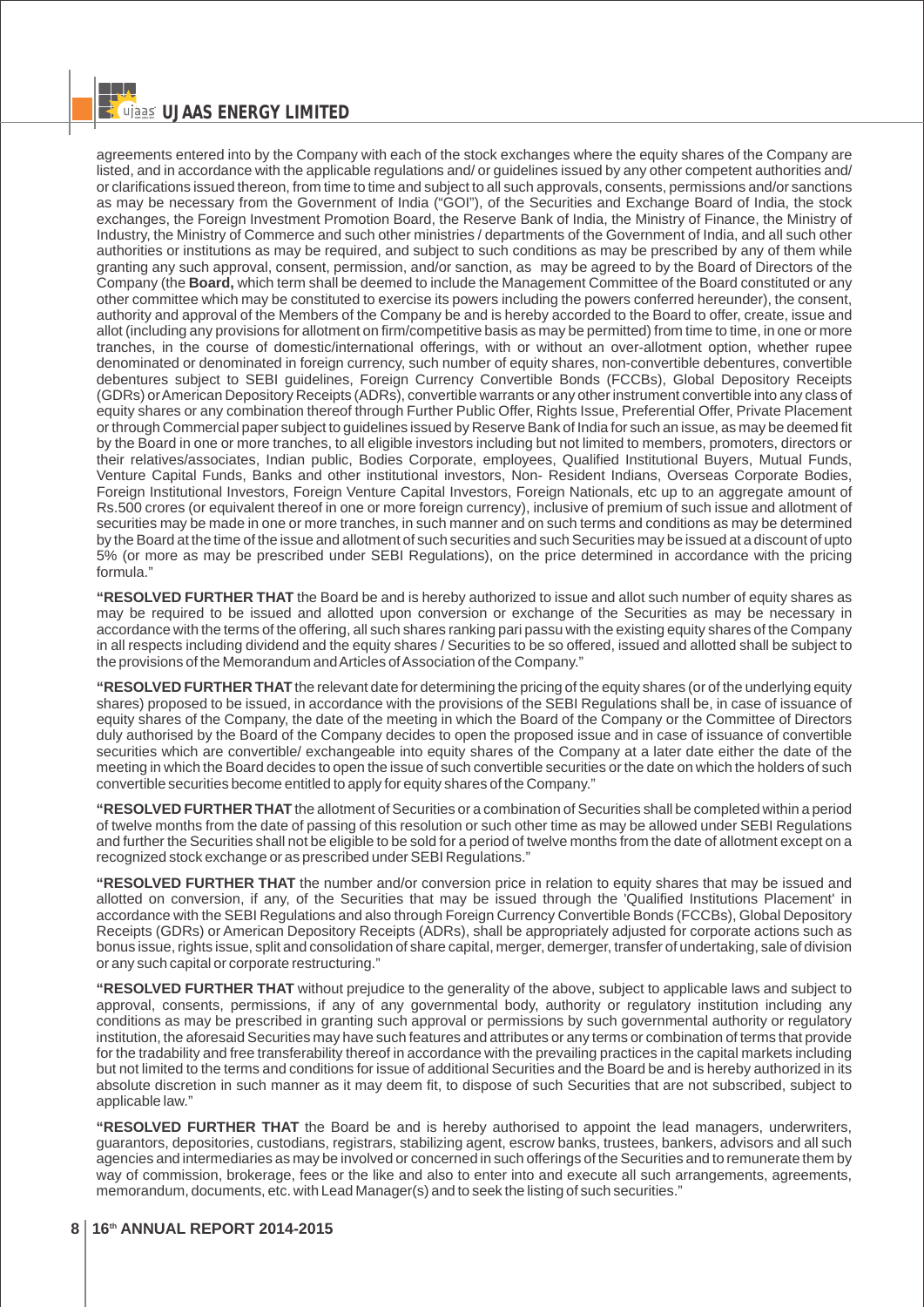**"RESOLVED FURTHER THAT** the Board be and is hereby authorized to form a Fund Raising Committee of the Board and to delegate all or any of its power to the Fund Raising Committee of the Board to give effect to the aforesaid resolutions and is authorised to take such steps and to do all such acts, deeds, matters and things and accept any alterations or modification(s) as they may deem fit and proper and give such directions as may be necessary to settle any question or difficulty that may arise in regard to issue and allotment of equity shares and / or Securities."

**"RESOLVED FURTHER THAT** Mr. Anurag Mundra and Mr. Vikalp Mundra, Jt. Managing Directors and Ms. Monika Choukse, Company Secretary of the Company be and are hereby jointly and / or severally authorised to do all such acts, deeds and things as may be necessary for giving effect to this resolution, whether incidental or ancillary thereto."

#### **11. ISSUE OF SECURITIES UNDER EMPLOYEE STOCK OPTION SCHEME:**

To consider and if thought fit, to pass the following resolution as a **Special Resolution**:

**"RESOLVED THAT** pursuant to the provisions of Section 62(1)(b) read with Rule 12 of the Companies (Share Capital and Debentures) Rules, 2014 and all other applicable provisions, if any, of the Companies Act, 2013 ("Act") and rules framed there under, including the circulars and notifications issued by the Reserve Bank of India (RBI), the relevant provisions of SEBI (Share Based Employee Benefits) Regulations, 2014 issued by Securities and Exchange Board of India (SEBI), and subject to the relevant provisions of the Articles of Association of the Company and subject to other approvals, permissions and sanctions as may be necessary, and subject to such conditions and modifications as may be prescribed or imposed while granting such approvals, permissions and sanctions which may be agreed to by the Board of Directors (hereinafter referred to as 'the Board' which term shall be deemed to include any Committee including the Remuneration / Compensation Committee constituted by the Board to exercise its powers, including the powers conferred by this Resolution),consent of the Company be and is hereby accorded to introduce and implement the **"UJAAS EMPLOYEES STOCK OPTION SCHEME, 2015"** (hereinafter referred to as **"ESOS 2015"** or "Scheme") as detailed in the explanatory statement to this notice and to grant, issue, offer and allot not exceeding 40,00,000 (Forty Lakh only) equity shares of Re.1/ each in one or more tranches, to or for the benefit of such person (s)who are in the permanent employment the Company, its subsidiary Companies("hereinafter collectively referred to as the Employees") but excluding Independent Director of the Company or subsidiary Companies, Promoters and persons belonging to Promoter group of the Company and Director who either himself or through relative or through any body corporate, directly or indirectly, holding more than 10% of the outstanding equity shares of the Company and/or Options giving right to purchase or subscribe such number of equity shares/equity Linked instruments including any depository receipts, which could give rise to the issue of equity shares (hereinafter collectively referred to as the Securities") of the Company, at such price, in such manner, and on such terms and conditions as the Board may decide."

**"RESOLVED FURTHER THAT** the Board be and is hereby authorized to issue and allot Equity Shares to the eligible employees and Directors of the Company upon exercise of Options from time to time in accordance with ESOS 2015 for the implementation of the Scheme as per applicable laws and regulations."

**"RESOLVED FURTHER THAT** the number of Options that may be granted to any employee and director of the Company, during any one year under the ESOS 2015 shall not exceed 1% of the issued capital of the Company."

**"RESOLVED FURTHER THAT** the equity shares to be issued and allotted by the Company in the manner aforesaid shall rank pari-passu in all respects with the existing Equity Shares of the Company."

**"RESOLVED FURTHER THAT** in case of any corporate action(s) such as rights issues, bonus issues, change in capital structure, merger and sale of division/undertaking or other re-organization, change in capital and others, if any additional equity shares are required to be issued by the Company to the Option grantees for the purpose of making a fair and reasonable adjustment to the Options granted earlier, the above ceiling of 40,00,000 (Forty Lakhs only) equity shares shall be deemed to be increased to the extent of such additional equity shares issued."

**"RESOLVED FURTHER THAT** the grant of Option shall be in accordance with the terms and conditions as regards price, payment, application, allotment, entitlement to dividend and other rights, transferability and all other matters as stipulated etc. as decided by the Committee from time to time in accordance with the SEBI (Shares Based Employee Benefits) Regulations, 2014."

**"RESOLVED FURTHER THAT** in case of any change in capital structure such as Right issue/bonus issue, sub-division or consolidation, then the number of Shares to be allotted and the exercise price payable by the Option grantees under the Scheme shall automatically stand reduced or augmented, as the case may be, in the same proportion as the present face value of Re. 1/- (Rupee one) per Equity Share shall bear to the revised face value of the Equity Shares of the Company after such sub-division or consolidation, without affecting any other rights or obligations of the said allottees."

**"RESOLVED FURTHER THAT** the Board be and is hereby authorized to take necessary steps for listing of the equity shares allotted under the ESOS 2015 on the Stock Exchanges, where the Shares of the Company are listed and to determine all other terms which for the purpose of giving effect to any offer, issue or allotment of Equity Shares or securities or instruments representing the same, as described above under ESOS 2015 and to do all such acts, deeds and things and to execute all such deeds, documents, instruments and writings as it may at its sole and absolute discretion deem necessary or expedient and to settle any questions, difficulty or doubt that may arise in this behalf without being required to seek further consent or approval of the members."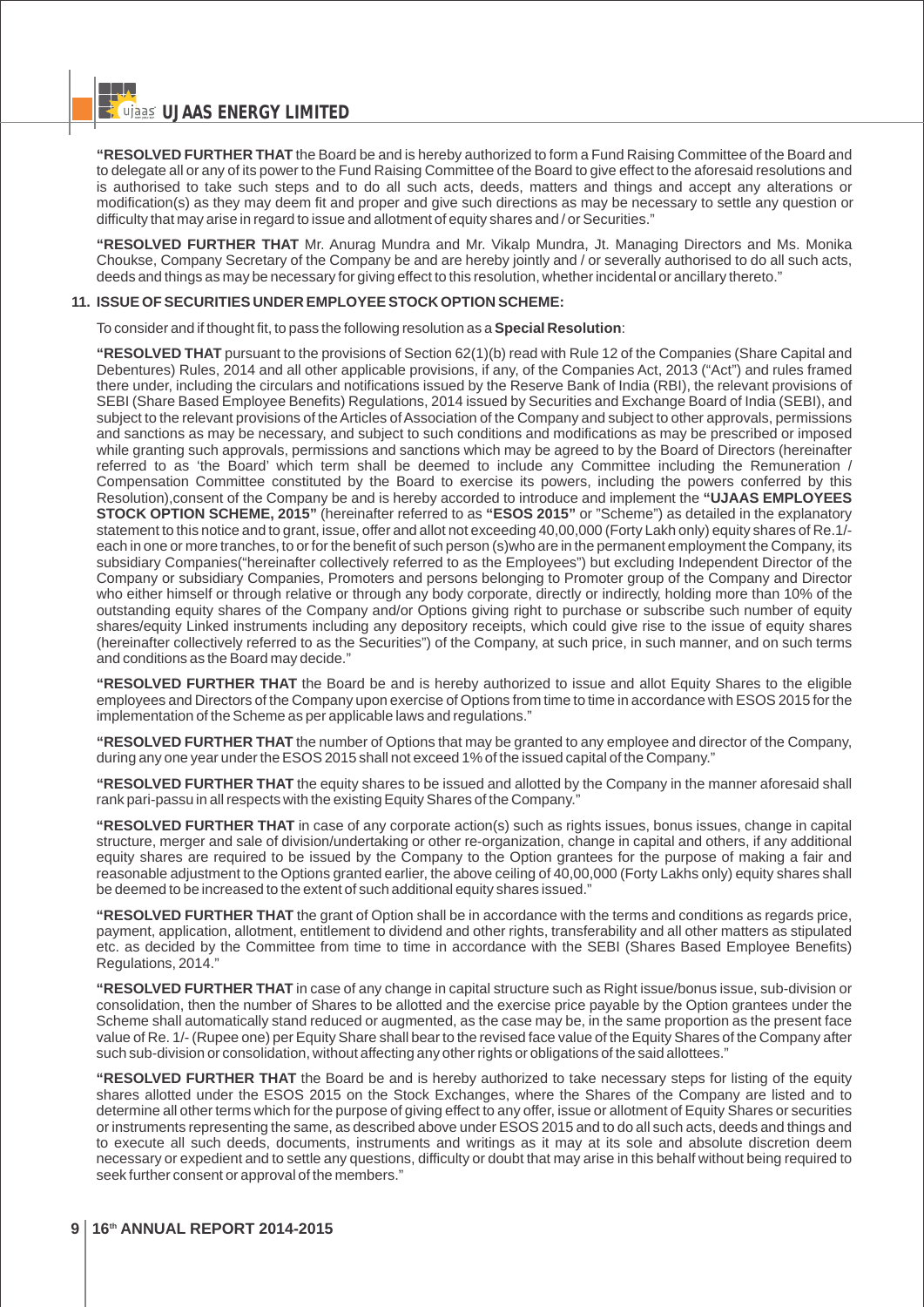**WILLIAG ENERGY LIMITED** 

**"RESOLVED FURTHER THAT** the Board be and is hereby authorized to make modifications, changes, variations, alterations or revisions in the terms and conditions of the Employee Stock Options or of the Scheme from time to time including but not limited to suspend, withdraw, terminate or revise the ESOS Scheme 2015 as it may deem fit, from time to time at its sole and absolute discretion in conformity with the provisions of the Companies Act, 2013, the Memorandum and Articles of Association of the Company, SEBI (Share Based Employee Benefit) Regulations, 2014 and any other applicable laws."

#### **12. Grant of Employee Stock Options to the employees of the Subsidiary/holding Companies of the Company under Ujaas Employee Stock Option Scheme 2015:**

To consider and if thought fit to pass, the following resolution as a **Special Resolution:**

**"RESOLVED THAT** pursuant to the provisions of Section 62(1)(b) read with Rule 12 of the Companies (Share Capital and Debentures) and all other applicable provisions, if any, of the Companies Act, 2013 and the Memorandum and Articles of Association of the Company, Securities and Exchange Board of India (Share Based Employee Benefits) Regulations, 2014 (hereinafter referred to as "SEBI Share Based Employee Benefits Regulations") and subject to such other approvals, permissions and sanctions as may be necessary and subject to such conditions and modifications as may be prescribed or imposed while granting such approvals, permissions and sanctions, the approval of the Company be and is hereby accorded to the Board of Directors of the Company (hereinafter referred to as "the Board" which term shall be deemed to include Compensation Committee as constituted by the Board under Section 178 of the Companies Act, 2013 to exercise its powers, conferred by this resolution) to create, offer and grant from time to time up to 40,00,000 (Forty Lakhs only) of Re.1/- (each) Options to the permanent employees, existing and future directors, including the Whole-time Directors (but excluding the Independent Director) of the existing and future Subsidiary Company(ies) of the Company whether in or outside India (Including the permanent employees, existing and future directors, including the Whole-time Directors (but excluding the Independent Director) (hereinafter referred to as **"Subsidiary Companies Employees"**) under "Ujaas Stock Option Scheme 2015'(hereinafter referred to as the "ESOS 2015"/ "Scheme"), as may be decided solely by the Board under the Scheme, exercisable into 40,00,000 (Forty Lakh only) Equity Shares of face value of Re. 1/- each fully paid up, in one or more tranches, on such terms and in such manner as the Board may decide in accordance with the provisions of the law or guidelines issued by the relevant authorities."

**"RESOLVED FURTHER THAT** the Board be and is hereby authorized to issue and allot equity shares to the Subsidiary Companies Employees upon exercise of Options from time to time in accordance with ESOS 2015 for the implementation of the Scheme as per applicable laws and regulations."

**"RESOLVED FURTHER THAT** the number of Options that may be granted to Subsidiary Companies Employees, during any one year under the ESOS 2015 shall not exceed 1% of the issued capital of the Company."

**"RESOLVED FURTHER THAT** the equity shares to be issued and allotted by the Company in the manner aforesaid shall rank pari-passu in all respects with the then existing equity shares of the Company."

**"RESOLVED FURTHER THAT** in case of any corporate action(s) such as rights issues, bonus issues, change in capital structure, merger and sale of division/undertaking or other re-organisation, and others, if any additional equity shares are required to be issued by the Company to the Option grantees for the purpose of making a fair and reasonable adjustment to the Options granted earlier, the above ceiling of 40,00,000 (Forty Lakhs only) Equity Shares shall be deemed to be increased to the extent of such additional equity shares issued."

**"RESOLVED FURTHER THAT** the grant of Option shall be in accordance with the terms and conditions as regards price, payment, application, allotment etc. as decided by the Compensation Committee from time to time in accordance with the SEBI (Share Based Employee Benefits) Regulations."

**"RESOLVED FURTHER THAT** in case of any change in capital structure such as Right issue/bonus issue, sub-division or consolidation, then the number of Shares to be allotted and the exercise price payable by the Option grantees under the Scheme shall automatically stand reduced or augmented, as the case may be, in the same proportion as the present face value of Re. 1 per equity share shall bear to the revised face value of the equity shares of the Company after such subdivision or consolidation, without affecting any other rights or obligations of the said allottees."

**"RESOLVED FURTHER THAT** the Board be and is hereby authorized to take necessary steps for listing of the Equity Shares allotted under the ESOS 2015 on the Stock Exchanges, where the Shares of the Company are listed and to determine all other which for the purpose of giving effect to any offer, issue or allotment of Equity Shares or securities or instruments representing the same, as described above under Scheme 2015 and to do all such acts, deeds and things and to execute all such deeds, documents, instruments and writings as it may at its sole and absolute discretion deem necessary or expedient and to settle any questions, difficulty or doubt that may arise in this behalf without being required to seek further consent or approval of the members."

**"RESOLVED FURTHER THAT** the Board be and is hereby authorized to make modifications, changes, variations, alterations or revisions in the terms and conditions of the Employee Stock Options or of the Scheme from time to time including but not limited to suspend, withdraw, terminate or revise the ESOS 2015 as it may deem fit, from time to time at its sole and absolute discretion in conformity with the provisions of the Companies Act, 2013, the Memorandum and Articles of Association of the Company, SEBI (Shares Based Employee Benefits) Regulations and any other applicable laws."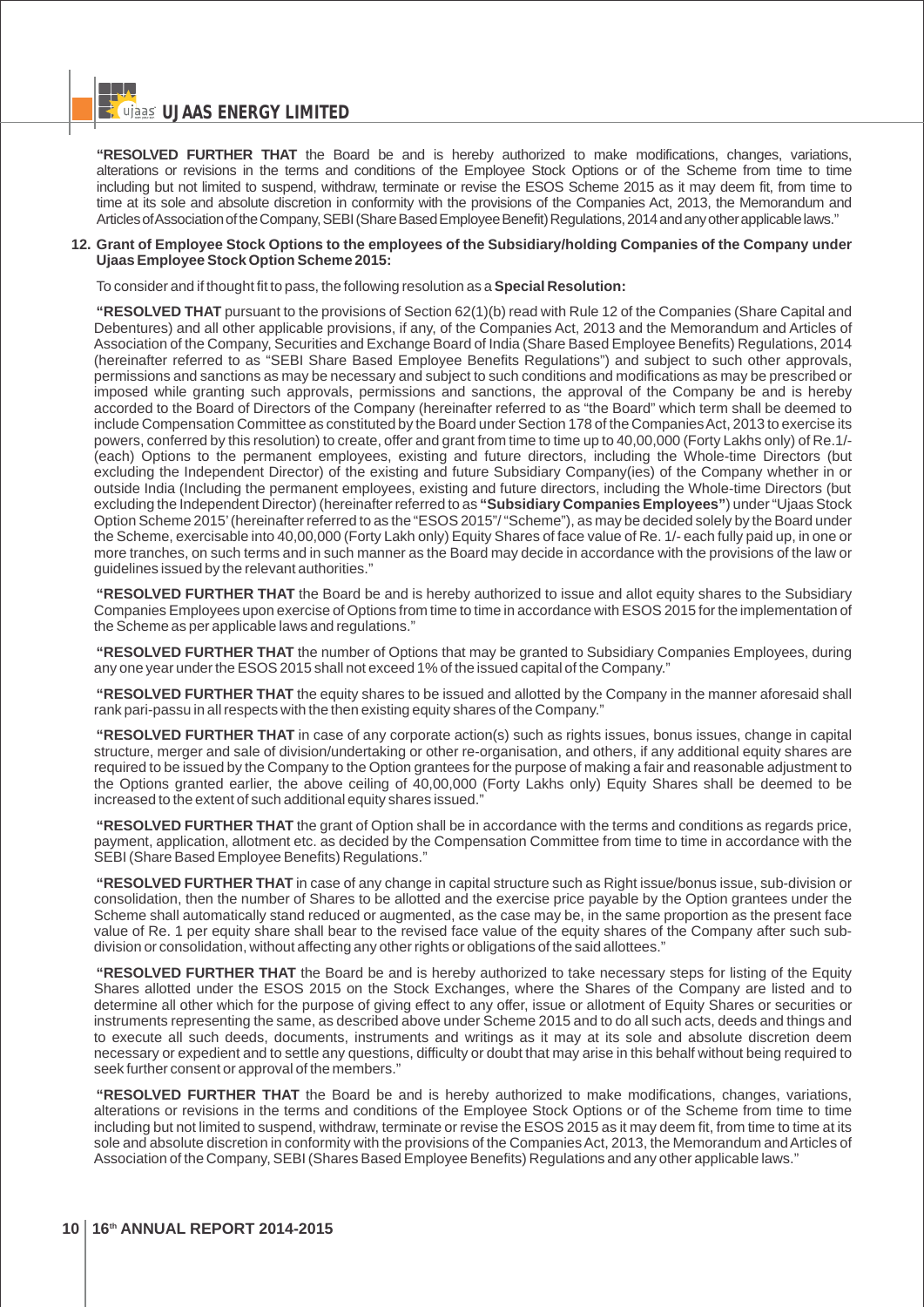**"RESOLVED THAT** the benefits of the Employee Stock Option Scheme, 2015, as contained in resolution (10) above, be extended to the employees of the subsidiaries/holding company of the Company on the terms and conditions as may be determined by the Board."

> **By order of the Board For UJAAS ENERGY LIMITED**

**Place: Indore CS Monika Choukse Date: 13.08.2015 Company Secretary & Compliance Officer Membership No. A28563**

**Regd. Office:** Survey No. 211/1, Opp. Sector - C & Metalman, Sanwer Road Industrial Area, Indore- 452015. (M. P.). Tel.: 0731-4715300; Fax: 0731-4715344 Website: www.ujaas.com **CIN: L31200MP1999PLC013571 E-mail: info@ujaas.com**

# **NOTES:**

- **1. Amember entitled to attend and vote at the annual general meeting is entitled to appoint a proxy to attend and vote on poll instead of himself/ herself and a proxy need not be a member of the company.**
- **2. Proxy form duly stamped and executed in order to be effective, must reach the registered office of the Company not less than 48 hours before the time of commencement of the annual general meeting. Proxy form for the AGM is enclosed.**
- 3. Explanatory Statement pursuant to Section 102(1) of the Companies Act, 2013 with respect to Special Business set out in the Notice is annexed to and forms part of this notice
- 4. Pursuant to Section 105(1) of the Companies Act, 2013, read with Rule 19 of the Companies (Management and Administration) Rules, 2014, a person can act as proxy on behalf of Members not exceeding 50 (fifty) in number and holding in aggregate not more than 10 (ten) per cent of the total share capital of the Company carrying voting rights. In the case of a Member holding more than 10 (ten) per cent of the total share capital of the Company carrying voting rights, such a Member may appoint a single person as proxy, who however shall not act as proxy for any other person or shareholder.
- 5. The Members/Representative/ Proxy(s) are requested to bring attendance slip, as enclosed, duly filled in, together with their copy of the notice convening the Annual General Meeting.
- 6. Only bonafide members of the Company whose names appear on the Register of Members/Proxy holders, in possession of valid attendance slips duly filled and signed will be permitted to attend the meeting. The Company reserves its right to take all steps as may be deemed necessary to restrict non-members from attending the meeting.
- 7. In case of joint holders attending the Meeting, only such joint holder who is higher in the order of names will be entitled to vote.
- 8. Corporate members intending to send their authorized representatives to attend the meeting are requested to send to the Company a certified copy of the Board resolution pursuant to Section 113 of the Companies Act, 2013 authorizing their representative to attend and vote on their behalf at the meeting.
- 9. All documents referred to in the above notice and explanatory statement are available for inspection at the registered office of the Company on all working days (except Saturday, Sundays and Public holidays) between 11.00 a.m. and 01.00 p.m. upto the date of the Annual General Meeting.
- 10. The Registers required to be maintained under the Companies Act, 2013 the Register of Directors and Key Managerial Personnel and their Shareholding in the Company under Section 170 of the Companies Act, 2013 and the Register of Contracts maintained by the Company under Section 189 of the Companies Act, 2013 will be available for inspection by the Members at the AGM.
- 11. The Register of Members of the Company will remain closed from Thursday,  $17<sup>th</sup>$  September, 2015 to Wednesday,  $23<sup>rd</sup>$ September, 2015 (both days inclusive) to determine the eligible shareholders for the payment of dividend and the dividend if declared, will be paid on or before 22<sup>nd</sup> October, 2015.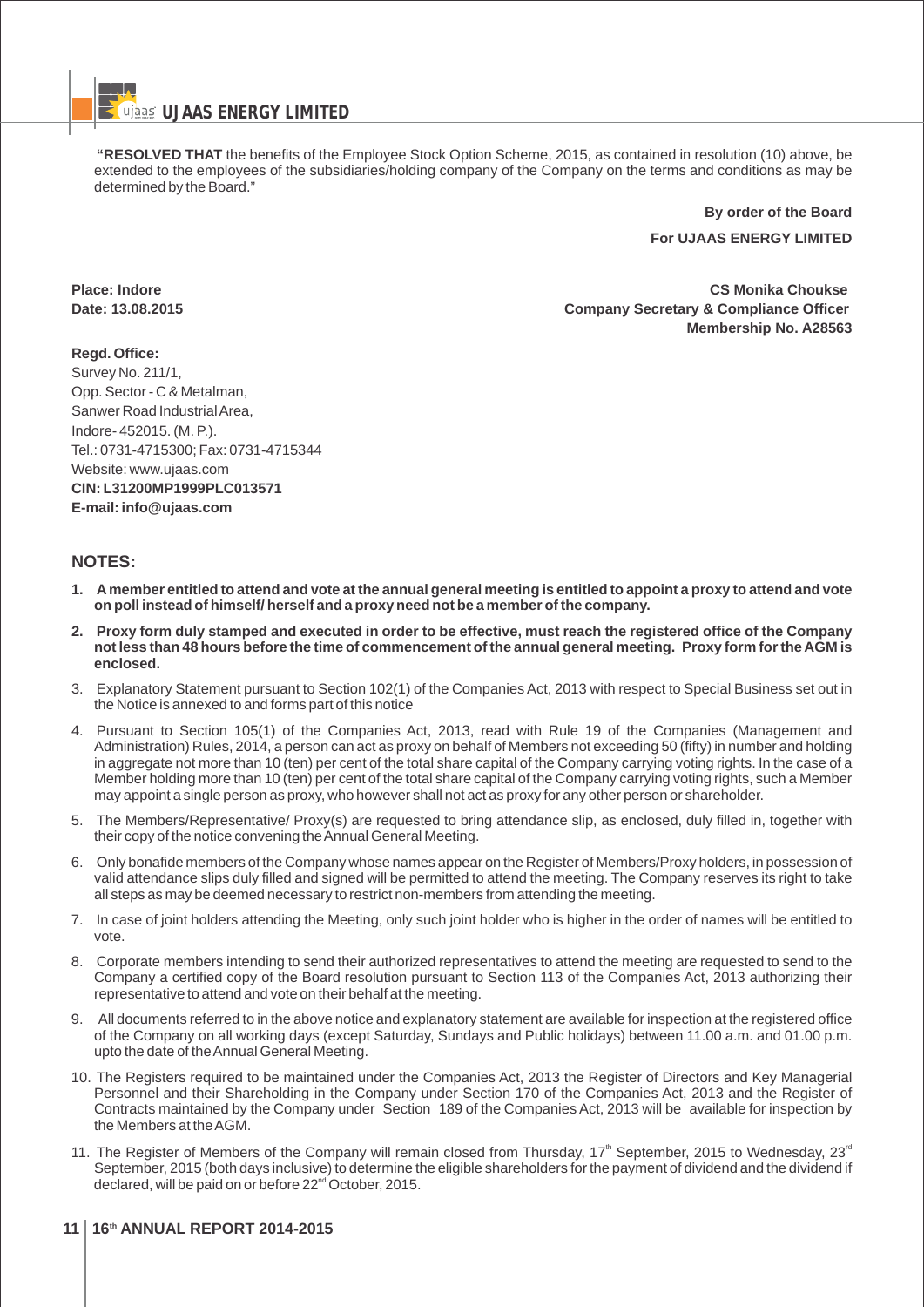- 12. Members are requested to forward their queries on the subjects to the Company Secretary at least 10 days in advance for enabling the Company to furnish replies/clarification at the Annual General Meeting.
- 13. Pursuant to section 72 of the Companies Act, 2013 and with rule 19(1) of the rules made their under, Members holding shares in single name and physical form are advised to make nomination in respect of their shareholding in the Company. The Nomination Form SH 13 prescribed by the Government can be obtained from the Registrar and Transfer Agent or the Secretarial Department of the Company at its Registered Office.
- 14. Members are requested to bring their copies of Annual Reports to the Annual General Meeting of the Company. In all correspondence with the Company or with its Registrar & Share Transfer Agent members are requested to quote their folio number and in case the shares are held in dematerialized form, they must quote their Client ID Number and DPID Number.
- 15. To support the 'Green Initiative', the Members who have not registered their e-mail addresses are requested to register the same with their Depositories or with our Registrar "Bigshare Services Pvt. Ltd." Regd. Off.: E-2 and 3, Ansa Industrial Estate, Saki-Vihar Road, Sakinaka, Andheri(E), Mumbai-400072, Maharashtra. Email: investor@bigshareonline.com
- 16. Members holding shares in electronic form may **note** that bank particulars registered against their respective depository accounts will be used by the Company for payment of dividend. The Company or its Registrars and Transfer Agents, Bigshare Services Private Limited ("Bigshare") cannot act on any request received directly from the members holding shares in electronic form for any change of bank particulars or bank mandates. Such changes are to be advised only to the Depository Participant by the members.
- 17. Members holding shares in electronic form are requested to intimate immediately any change/correct in their address or bank mandates to their Depository Participants with whom they are maintaining their demat accounts. Members holding sharesinphysicalformarerequestedtoadviseanychangeintheiraddressorbankmandatesimmediatelytotheCompany/Registrar.
- 18. Electronic copy of the Notice along with the Annual Report is being sent to all the members whose email IDs are registered with the Company/Depository Participants(s) for communication purposes unless any member has requested for a hard copy of the same. For members who have not registered their email address, physical copies of the Annual Report are being sent in the permitted mode.
- 19. Information required to be furnished under clause 49 of the Listing Agreement is given in the Annexure to this Notice.
- 20. Non-resident Indian shareholders are requested to inform about the change in the residential status on return to India with other details like particulars of their bank account maintained in India with complete name, branch, account type, account number and address of the bank with pin code number, if not furnished earlier for permanent settlement to our Share Transfer Agent or the concerned Depository Participant, as the case may be, immediately.
- 21. The Securities and Exchange Board of India (SEBI) has mandated the submission of Permanent Account Number (PAN) by every participant in securities market. Members holding shares in electronic form are, therefore, requested to submit their PAN to their Depository Participants with whom they are maintaining their demat accounts. Members holding shares in physical form can submit their PAN to the Company / Registrar.
- 22. The Investors who have not yet encashed / claimed the Dividend, are requested to encash /claim the Dividend immediately. In terms of Section 124 of the Companies Act, 2013, the Company shall be required to transfer the unclaimed/unpaid Dividend of the Company on the expiry of seven years from the date it became due for payment to the "Investor Education and Protection Fund" and subsequently the shareholders shall not have any right to claim the said refund from the Company or from the said Fund. The Company has uploaded the details of unpaid and unclaimed dividend lying with the Company as on September 26,2014 (date of last Annual General Meeting) on the website of the Company (www.ujaas.com/ investors).
- 23. The details of the Un-encashed/Un-claimed above-mentioned Dividend are as under:

| <b>Financial Year</b>      | Unclaimed/un-encashed Dividend amount<br>as on 31.03.2015 (Amount in Rs.) | Due date of transfer to Investor<br><b>Education and Protection Fund</b> |  |
|----------------------------|---------------------------------------------------------------------------|--------------------------------------------------------------------------|--|
| 2012-13 (Interim Dividend) | 5.648.50                                                                  | 15 <sup>th</sup> October, 2019                                           |  |
| 2012-13 (Final Dividend)   | 1.52.485.70                                                               | 29 <sup>th</sup> September, 2020                                         |  |
| 2013-14 (Final Dividend)   | 2,59,312.00                                                               | 01 <sup>st</sup> November, 2021                                          |  |

- 24. In compliance with the provisions of Section 108 of the Act and the Rules framed thereunder, the Members are provided with the facility to cast their vote electronically through the e-voting services provided by Central Depository Services (India) Limited (CDSL), on all resolutions set forth in this Notice.
- 25. In compliance with Section 108 of the Companies Act, 2013, Rule 20 of the Companies (Management and Administration) Rules, 2014, substituted by the Companies (Management and Administration) Amendment Rules, 2015, and Clause 35B of the Listing Agreement, the Company has provided a facility to the members to exercise their votes electronically through electronic voting service facility arranged by Central Depository Services (India) Limited. The facility for voting, through Ballot Paper, will be also made available at the AGM and the members attending the AGM who have not already cast their votes by remote e-voting shall be able to exercise their right at the AGM through ballot paper. Members who have cast their votes by remote e-voting prior to the AGM may attend the AGM but shall not be entitled to cast their votes again. The instructions for e-voting are annexed to the Notice.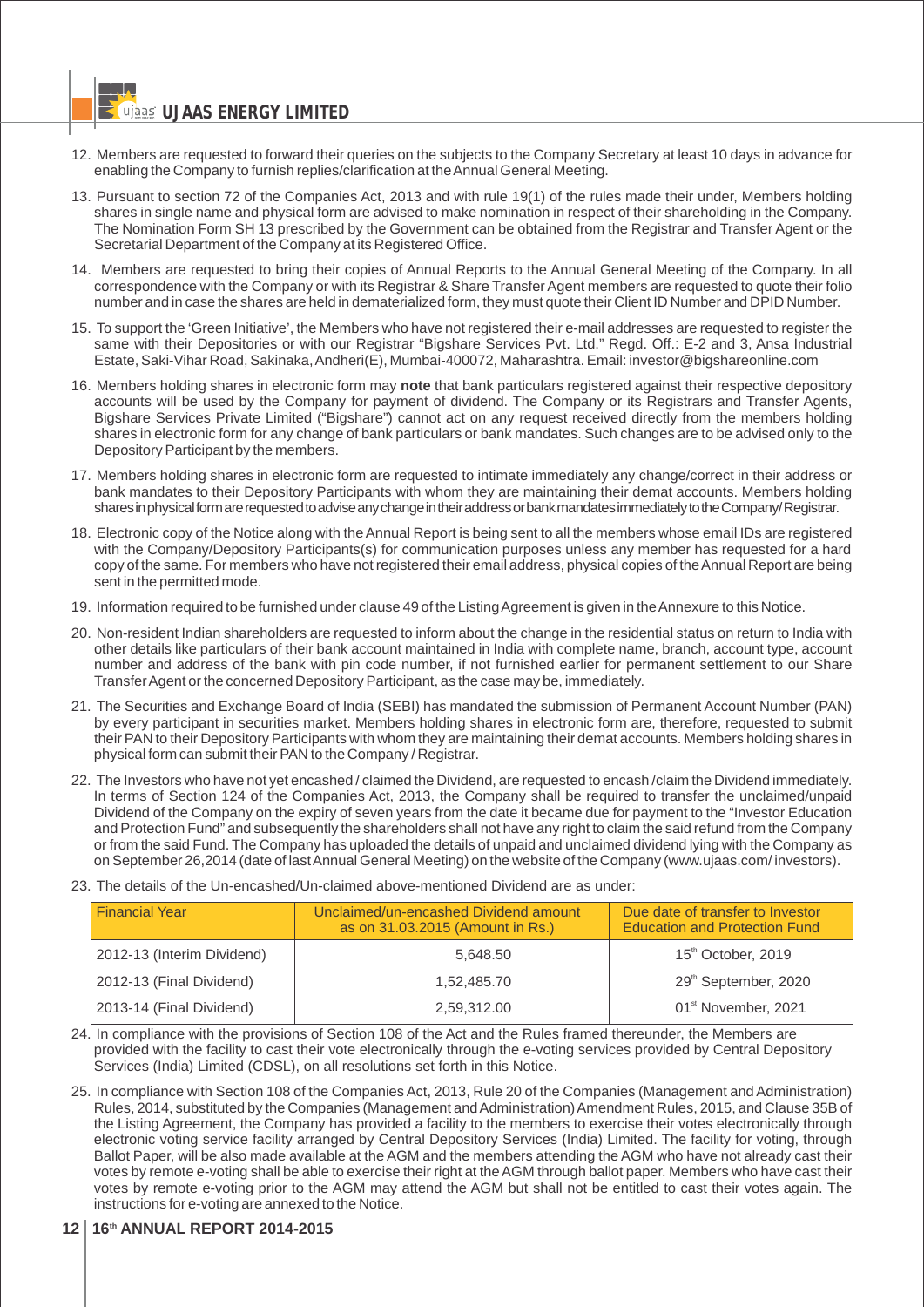## **The instructions for members for voting electronically are as under:**

**(A)** In case of members receiving e-mail:

- (i) Log on to the e-voting website www.evotingindia.com
- (ii) Click on "Shareholders" tab.
- (iii) Now, select "Ujaas Energy Limited" from the drop down menu and click on "SUBMIT"
- (iv) Now Enter your User ID
	- a. For CDSL: 16 digits beneficiary ID,
	- b. For NSDL: 8 Character DPID followed by 8 Digits Client ID,
	- c. Members holding shares in Physical Form should enter Folio Number registered with the Company.
- (v) Next enter the Image Verification as displayed and Click on Login.
- (vi) If you are holding shares in demat form and had logged on to www.evotingindia.com and voted on an earlier voting of any company, then your existing password is to be used.
- (vii) If you are a first time user follow the steps given below:

|                                                       | For Members holding shares in Demat Form and Physical Form                                                                                                                                                                                                                                                                                         |  |  |  |
|-------------------------------------------------------|----------------------------------------------------------------------------------------------------------------------------------------------------------------------------------------------------------------------------------------------------------------------------------------------------------------------------------------------------|--|--|--|
| <b>PAN</b>                                            | Enter your 10 digit alpha-numeric *PAN issued by Income Tax Department (Applicable for both demat<br>shareholders as well as physical shareholders)                                                                                                                                                                                                |  |  |  |
|                                                       | • Members who have not updated their PAN with the Company/Depository Participant are<br>requested to use the first two letters of their name and the last 8 digits of the sequence number (refer<br>serial no. printed on the name and address sticker/Postal Ballot Form/mail) in the PAN field.                                                  |  |  |  |
|                                                       | • In case the sequence number is less than 8 digits enter the applicable number of 0's before the number<br>after the first two characters of the name in CAPITAL letters. Eg. If your name is Ramesh Kumar with<br>sequence number 1 then enter RA00000001 in the PAN field.                                                                      |  |  |  |
| Dividend Bank<br>Details OR<br>Date of Birth<br>(DOB) | Enter the Dividend Bank Details or Date of Birth (in dd/mm/yyyy format) as recorded in your demat<br>account or in the company records in order to login.<br>• If both the details are not recorded with the depository or company please enter the member<br>id / folio number in the Dividend Bank details field as mentioned in instruction (v) |  |  |  |

- (viii) After entering these details appropriately, click on "SUBMIT" tab.
- (ix) Members holding shares in physical form will then reach directly the Company selection screen. However, members holding shares in demat form will now reach 'Password Creation' menu wherein they are required to mandatorily enter their login password in the new password field. Kindly note that this password is to be also used by the demat holders for voting for resolutions of any other company on which they are eligible to vote, provided that company opts for e-voting through CDSL platform. It is strongly recommended not to share your password with any other person and take utmost care to keep your password confidential.
- (x) For Members holding shares in physical form, the details can be used only for e-voting on the resolutions contained in this Notice.
- (xi) Click on the EVSN for the relevant **"Ujaas Energy Limited"** on which you choose to vote.
- (xii) On the voting page, you will see "RESOLUTION DESCRIPTION" and against the same the option "YES/NO" for voting. Select the option YES or NO as desired. The option YES implies that you assent to the Resolution and option NO implies that you dissent to the Resolution.
- (xiii) Click on the "RESOLUTIONS FILE LINK" if you wish to view the entire Resolution details.
- (xiv) After selecting the resolution you have decided to vote on, click on "SUBMIT". Aconfirmation box will be displayed. If you wish to confirm your vote, click on "OK", else to change your vote, click on "CANCEL" and accordingly modify your vote.
- (xv) Once you "CONFIRM" your vote on the resolution, you will not be allowed to modify your vote.
- (xvi) You can also take out print of the votes cast by clicking on "Click here to print" option on the Voting page.
- (xvii) If Demat account holder has forgotten the login password then Enter the User ID and the image verification code and click on Forgot Password & enter the details as prompted by the system.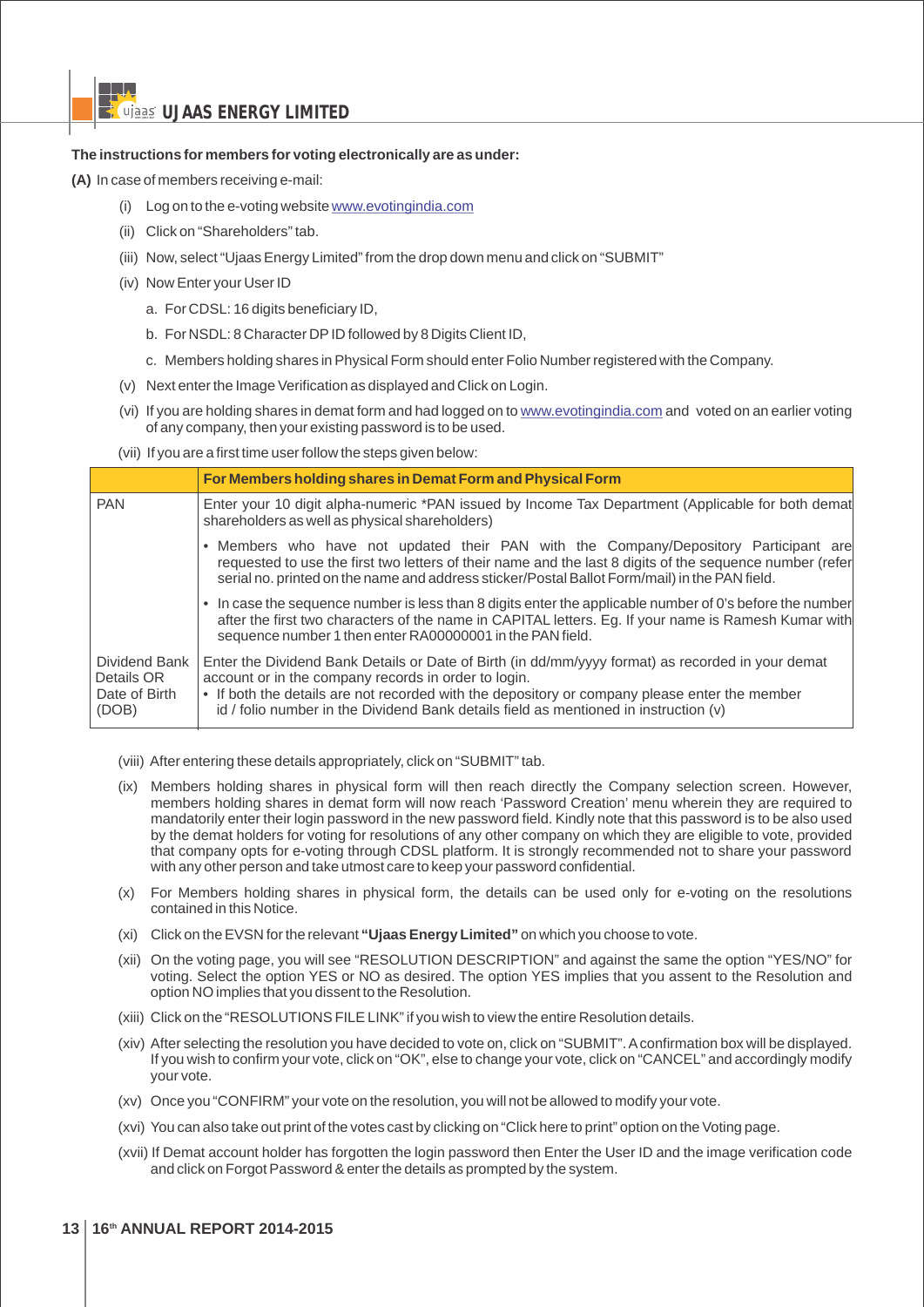(xviii) Note for Non-Individual Shareholders and Custodians

- Non-Individual shareholders (i.e. other than Individuals, HUF, NRI etc.) and custodian are required to log on to https://www.evotingindia.com and register themselves as Corporates.
- A scanned copy of the Registration Form bearing the stamp and sign of the entity should be emailed to helpdesk.evoting@cdslindia.com.
- After receiving the login details a Compliance User should be created using the admin login and password. The Compliance User would be able to link the account(s) for which they wish to vote on.
- The list of accounts linked in the login should be mailed to helpdesk.evoting@cdslindia.com and on approval of the accounts they would be able to cast their vote.
- A scanned copy of the Board Resolution and Power of Attorney (POA) which they have issued in favour of the Custodian, if any, should be uploaded in PDF format in the system for the scrutinizer to verify the same.

#### **(B) In case of members receiving the physical copy:**

- **(C)** Please follow all steps from Sl. no. (i) to Sl. no. (xvii) above to cast vote.
- (D) The voting period begins on Sunday 20<sup>th</sup> September, 2015 (9.00 A.M.) and ends on Tuesday, 22<sup>nd</sup> September, 2015 (05.00 P.M.). During this period shareholders of the Company, holding shares either in physical form or in dematerialized form, as on the cut-off date of 16<sup>th</sup> September, 2015, may cast their vote electronically. The e-voting module shall be disabled by CDSLfor voting thereafter.
- **(E)** The voting rights of members shall be in proportion to their shares of the paid up equity share capital of the Company as on the cut-off date of 16<sup>th</sup> September, 2015.
- **(F)** Any person, who acquires shares of the Company and become member of the Company after dispatch of the notice and holding shares as of the cut-off date i.e.16<sup>th</sup> September, 2015 may obtain the login ID and password by sending a request at evoting@cdslindia.com or investor@bigshareonline.com.
- Mr. Anurag Gangrade, Practising Company Secretary (CP No.:13013), has been appointed as the Scrutinizer to scrutinize **(G)** the e-voting process in a fair and transparent manner.
- **(H)** The Scrutinizer shall after the conclusion of voting at the general meeting, will ?rst count the votes cast at the meeting and thereafter unblock the votes cast through remote e-voting in the presence of at least two witnesses not in the employment of the Company and shall make, not later than three days of the conclusion of the Annual General Meeting, a consolidated scrutinizer's report of the total votes cast in favour or against, if any, to the Chairman or a person authorized by him in writing, who shall countersign the same and declare the result of the voting forthwith.
- **(I)** The Results declared along with the report of the Scrutinizer shall be placed on the website of the Company at www.ujaas.com and on the website of CDSL immediately after the declaration of result by the Chairman or a person authorized by him in writing. The results shall also be immediately forwarded to the BSE Limited and National Stock Exchange of India Limited.
- **(J)** The Scrutinizer shall, within a period not exceeding three working days from the conclusion of the e-voting period shall make a report of the votes cast in favour or against, if any, forthwith to the Chairman of the Company.
- **(K)** AMember can opt for only one mode of voting i.e. either through e-voting or by ballot at the meeting. If a Member casts votes by both modes, then voting done through e-voting shall prevail and ballot shall be treated as invalid.
- **(L)**In case you have any queries orissues regarding e-voting, you may refertheFrequentlyAskedQuestions ("FAQs") and e-voting manual available at <u>www.evotingindia.co.in</u> under help section or write an email to <u>helpdesk.evoting@cdslindia.com</u>.

**By order of the Board For UJAAS ENERGY LIMITED** 

**Place: Indore CS Monika Choukse Date: 13.08.2015 Company Secretary & Compliance Officer Membership No. A28563**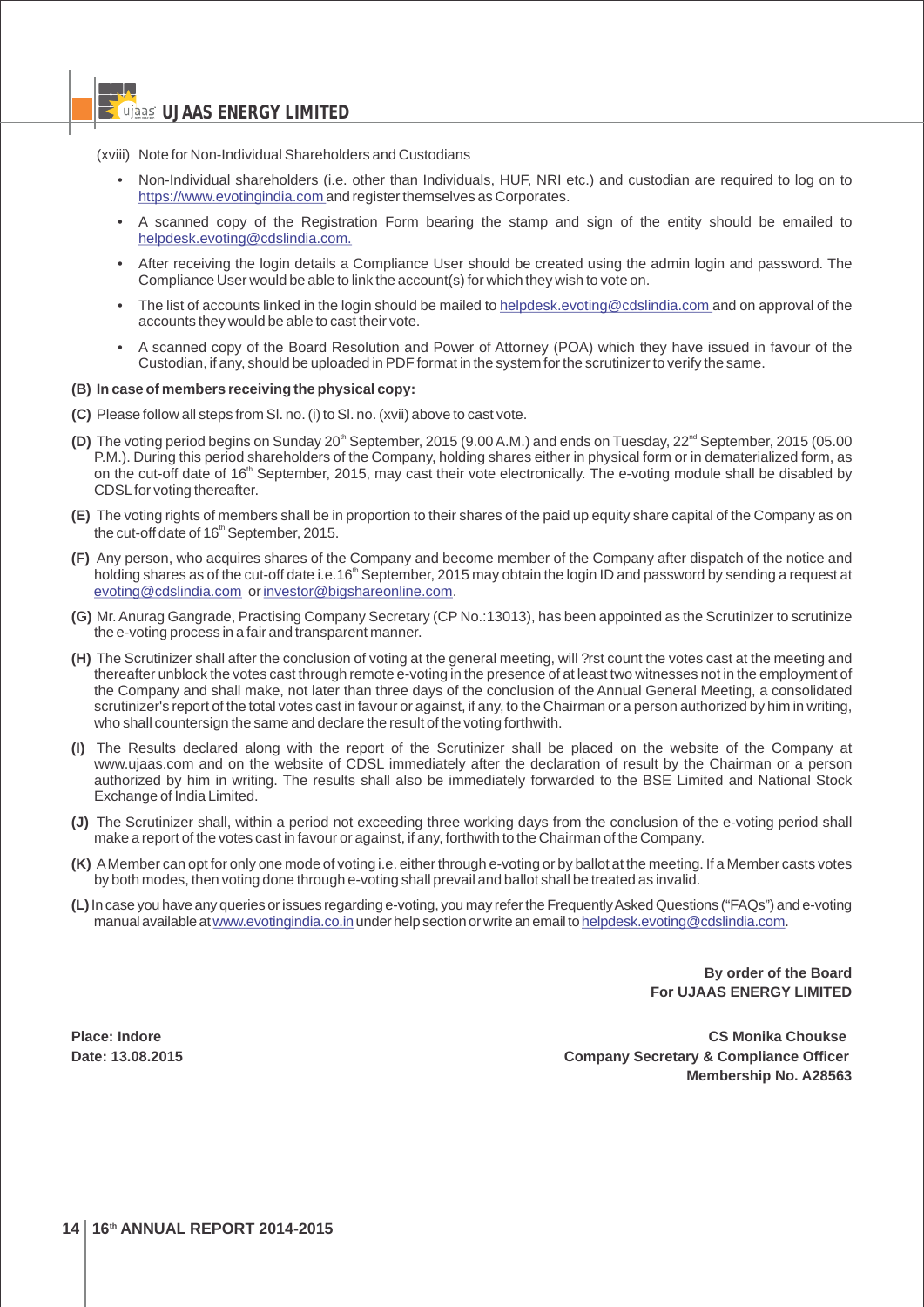## **STATEMENT SETTING OUT THE MATERIALFACTS PURSUANT TO SECTION 102 OF THE COMPANIES ACT, 2013**

#### **ITEM NO. 5:**

Mr. Manish Agrawal was appointed as an Additional Director by the Board of Directors at their meeting held on  $14<sup>th</sup>$  November, 2014, to hold the office upto the conclusion of the ensuing Annual General Meeting of the Company.

The Company has received a notice in writing from a member alongwith the deposit of requisite amount under Section 160 of the Act proposing the candidature of Mr. Manish Agrawal as an Independent Director of the Company.

Mr. Manish Agrawal has submitted the declaration as required pursuant to Section 149(7) of the Companies Act, 2013, stating that he meets the criteria of independence as provided in sub-section (6). Further, he is not disqualified from being appointed as a Director in terms of section 164 of the Act.

Mr. Agrawal has done B Tech from IIT Kanpur and a Post Graduate from IIM Ahmedabad class of 1995. He is a speaker at various industry forums like Institute of Company Secretaries of India, Institute of Chartered Accountants of India and has been quoted in leading business media like economic times, Reuters, Yahoo, Business standard, financial times etc.

He is currently a visiting faculty at S P Jain institute of Management at Singapore / Dubai wherein he takes courses in Decision Making, leadership, consulting and IT. He is also involved in training and leadership development of mid and senior executives in global companies. He is also on the corporate advisory group of IIM Udaipur.

Mr. Agrawal has more than 19 years work experience at various dominant positions in Global Multinational organizations like Citibank, Dell and Deloitte. His previous corporate assignment was as Vice President of Strategy, research and Innovation group at Deloitte where he oversaw a team of 300 people providing business research, Knowledge management and taught leadership services to Deloitte US firm.

Mr. Agrawal is not holding any equity Share in the Company.

Copy of all the documents mentioned herein above, would be available for inspection by the shareholders at the Registered Office of the Company between 11.00 a.m. to 01.00 p.m. on all working days from the date hereof up to the date of the AGM.

The Board considers that his continued association would be of immense benefit to the Company and therefore recommends the resolution for the approval by the Members of the Company to be passed as an ordinary resolution.

Except Mr. Agrawal, none of the Directors and Key Managerial Personnel of the Company and their relatives is concerned or interested, financially or otherwise, in passing the resolution as set out at Item Nos. 5.

In terms of Clause 49 of the Listing Agreement, brief profile of the Director is separately provided in the Annexure to this Notice.

#### **ITEM NO. 6:**

In pursuance of Section 148 of the Companies Act, 2013 read with the Companies (Audit and Auditors) Rules, 2014, the Board shall appoint an Individual, who is cost accountant in practice on the recommendations of the Audit Committee, which shall also recommend remuneration for such auditor. The remuneration recommended by Audit Committee shall be considered and approved by the Board of Directors and ratified by the shareholders, as per Rule 14 of the Companies (Audit and Auditors) Rules, 2014.

On the recommendations of the Audit Committee at its meeting held on 13<sup>th</sup> August, 2015, the Board has considered and approved the appointment of M/s. Vijay P. Joshi & Associates, Cost Accountants (Firm Registration No.00267) as the Cost Auditors of the Company to conduct audit of cost accounting records maintained by the Company for the year ending on 31<sup>st</sup> March, 2016.

The Board of Directors of your Company, hence recommends the resolution as set out under Item No. 6, in relation to ratification and confirmation of the remuneration to be paid to M/s. Vijay P. Joshi & Associates, Cost Accountants for financial year 2015-16, for the approval of the shareholders of the Company, to be passed as an Ordinary Resolution.

Copy of all the documents mentioned herein above, would be available for inspection by the shareholders at the Registered Office of the Company between 11.00 a.m. to 01.00 p.m. on all working days from the date hereof up to the date of the AGM.

None of the Directors and Key Managerial Personnel of the Company and their relatives is/are concerned or interested, financially or otherwise, in passing the resolution set out at Item No. 06.

#### **ITEM NO.7 : Re-appointment of Mr. Shyam Sunder Mundra (DIN 00113199) as the Executive Chairman and Managing Director:**

The Board of Directors at their Meeting held on August 13, 2015, based on the recommendation of Nomination & Remuneration Committee, has proposed to re-appoint Mr. Shyam Sunder Mundra, as the Executive Chairman and Managing Director (designated as "Executive Chairman" and "Chief Executive Officer"), for a period of 5 years with effect from  $24<sup>th</sup>$  September, 2015, subject to approval by the members of the Company in a general meeting.

Mr. Shyam Sunder Mundra is the Chairman of the Company since its incorporation. He holds a degree in Bachelor of Science in Engineering (Electrical), a Masters degree in Electronics and Servomechanism from Indore University. He had also completed a Masters degree in Business Administration from Indore University. Mr.Shyam Sunder Mundra has over 46 years of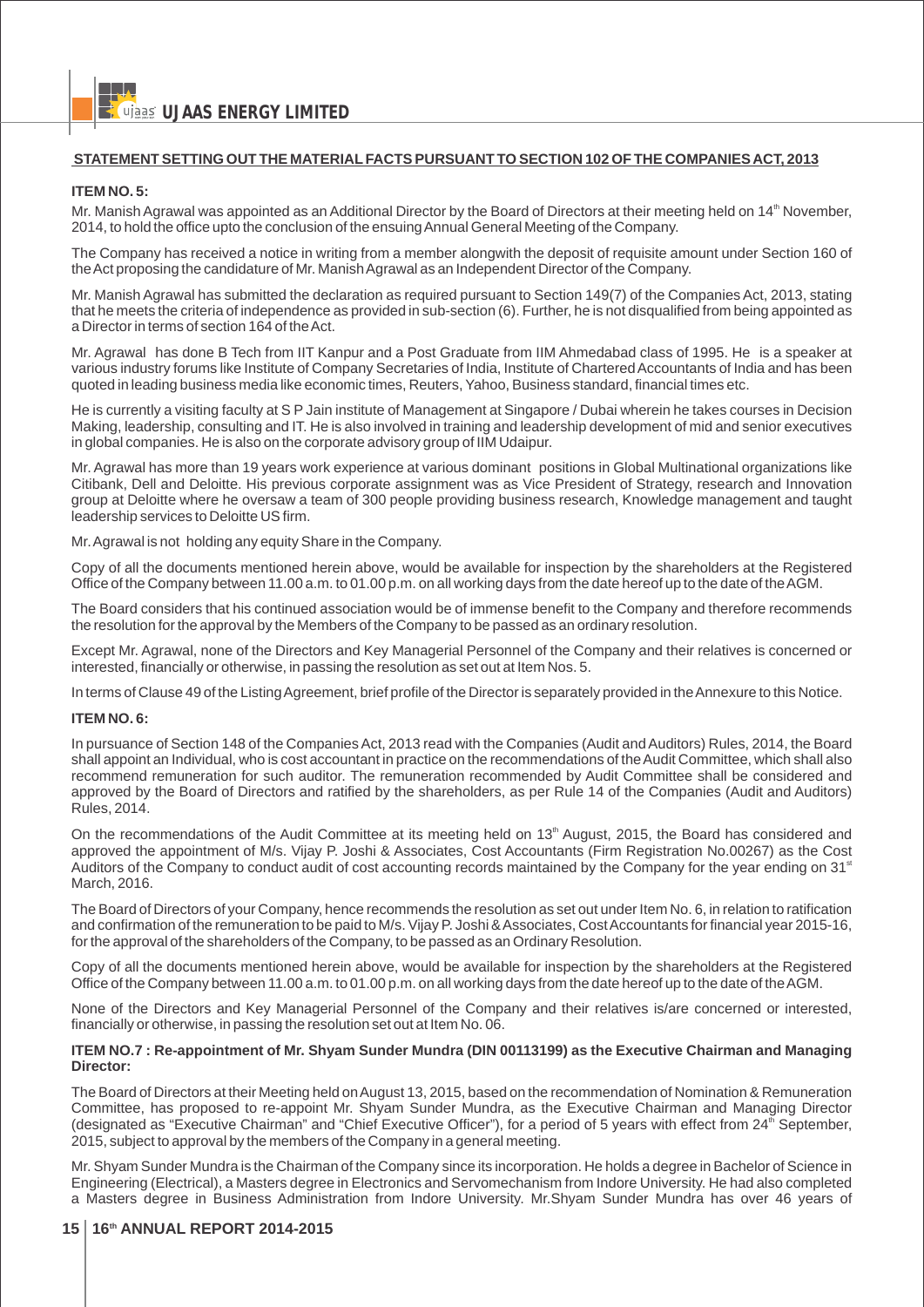experience in the power industry and specifically 34 years in the manufacturing of transformers sector. Previously he had worked for the Madhya Pradesh Electricity Board for 8 years, before venturing into the transformer business independently.

Mr. Shyam Sunder Mundra has attended the age of 70 years and as per Section 196(3) of the Companies Act,2013 states that no Company shall continue the employment of any person who has attained the age of seventy years, as Managing Director, Whole-Time Director or Manager unless it is approved by the members by passing a special resolution.

#### **ITEM NO. 8: Re-appointment of Mr.Vikalp Mundra (DIN 00113145) as the Joint Managing Director of the Company:**

The Board of Directors at their Meeting held on August 13, 2015, based on the recommendation of Nomination & Remuneration Committee, has proposed to re-appoint Mr. Vikalp Mundra as Joint Managing Director (designated as "Executive Director" ), for a period of 5 years with effect from 24<sup>th</sup> September, 2015, subject to approval by the members of the Company in a general meeting.

Mr. Vikalp Mundra holds a bachelor's degree in Engineering (Electrical) from Rani Durgavati Vishwa Vidhyalaya, Jabalpur and a master's degree in Management Science from Devi Ahilya VishwaVidhyalaya, Indore. He has an overall experience spanning 20 years in the power sector. He is handling all the corporate matters relating to solar activities and actively involved in design, selection of technology and keenly supervises Ujaas project management.

#### **ITEM NO. 9: Re-appointment of Mr. Anurag Mundra (DIN 00113172) as the Joint Managing Director of the Company:**

The Board of Directors at their Meeting held on August13, 2015, based on the recommendation of Nomination & Remuneration Committee, has proposed to re-appoint Mr. Anurag Mundra as Joint Managing Director (designated as "Executive Director" ), for a period of 5 years with effect from  $24<sup>th</sup>$  September, 2015, subject to approval by the members of the Company in a general meeting.

Mr. Anurag Mundra has over 14 years experience in the power sector. Currently he is overseeing our Company's finance and corporate strategies in addition to leading our Company's solar power plant business. He is also designated as Chief Financial Officer of the Company. He also handles the matter relating to private equity placement, funding, tendering etc. for Company business.

He holds a bachelor's degree in Commerce from Devi AhilyaVishwaVidhyalaya, Indore and has completed his Post-Graduation Diploma in Business Administration and Chartered Financial Analyst from Institute of Chartered Financial Analysts of India, Hyderabad.

The terms and conditions of the re-appointment of the Managerial Personnel viz. Mr. Shyam Sunder Mundra, Mr. Vikalp Mundra and Mr. Anurag Mundra are as follows:

| <b>Name of the Director</b>               | <b>Mr. Shyam Sunder Mundra</b>                                                                      | <b>Mr. Vikalp Mundra</b>                                                                            | <b>Mr. Anurag Mundra</b>                                                                            |
|-------------------------------------------|-----------------------------------------------------------------------------------------------------|-----------------------------------------------------------------------------------------------------|-----------------------------------------------------------------------------------------------------|
| <b>Designation</b>                        | Chairman & Managing Director                                                                        | Joint Managing Director<br>CFO &Joint Managing Director                                             |                                                                                                     |
| (1) Remuneration                          |                                                                                                     |                                                                                                     |                                                                                                     |
| a) Basic Salary                           | Not exceeding<br>Rs.7,50,000/- per month                                                            | Not exceeding<br>Rs.7,50,000/- per month                                                            | Not exceeding<br>Rs.7,50,000/- per month                                                            |
| b) Incentive                              | As allowable under the<br>Companies Act, 2013                                                       | As allowable under the<br>Companies Act, 2013                                                       | As allowable under the<br>Companies Act, 2013                                                       |
| c) Allowance                              | <b>Mentioned Below</b>                                                                              | <b>Mentioned Below</b>                                                                              | <b>Mentioned Below</b>                                                                              |
| <b>CATEGORY A</b>                         |                                                                                                     |                                                                                                     |                                                                                                     |
| a) House Rent Allowance                   | 50% of the Basic salary                                                                             | 50% of the Basic salary                                                                             | 50% of the Basic salary                                                                             |
| b) *Medical Expense                       | Not Exceeding One month<br>salary in a year or three<br>months salary in a block of<br>three years. | Not Exceeding One month<br>salary in a year or three<br>months salary in a block of<br>three years. | Not Exceeding One month<br>salary in a year or three<br>months salary in a block of<br>three years. |
| c) Leave travel assistance                | Expenses incurred for self and<br>family in accordance with the<br>Rules of the Company             | Expenses incurred for self<br>and family in accordance<br>with the Rules of the<br>Company          | Expenses incurred for self and<br>family in accordance with the<br>Rules of the Company             |
| d) Club Fees                              | subject to a maximum of<br>two clubs                                                                | subject to a maximum of<br>two clubs                                                                | subject to a maximum of two<br>clubs                                                                |
| e) Personal accident<br>insurance premium | not exceeding Rs. 8,000/- p.a.                                                                      | not exceeding Rs. 8,000/- p.a                                                                       | not exceeding Rs. 8,000/- p.a                                                                       |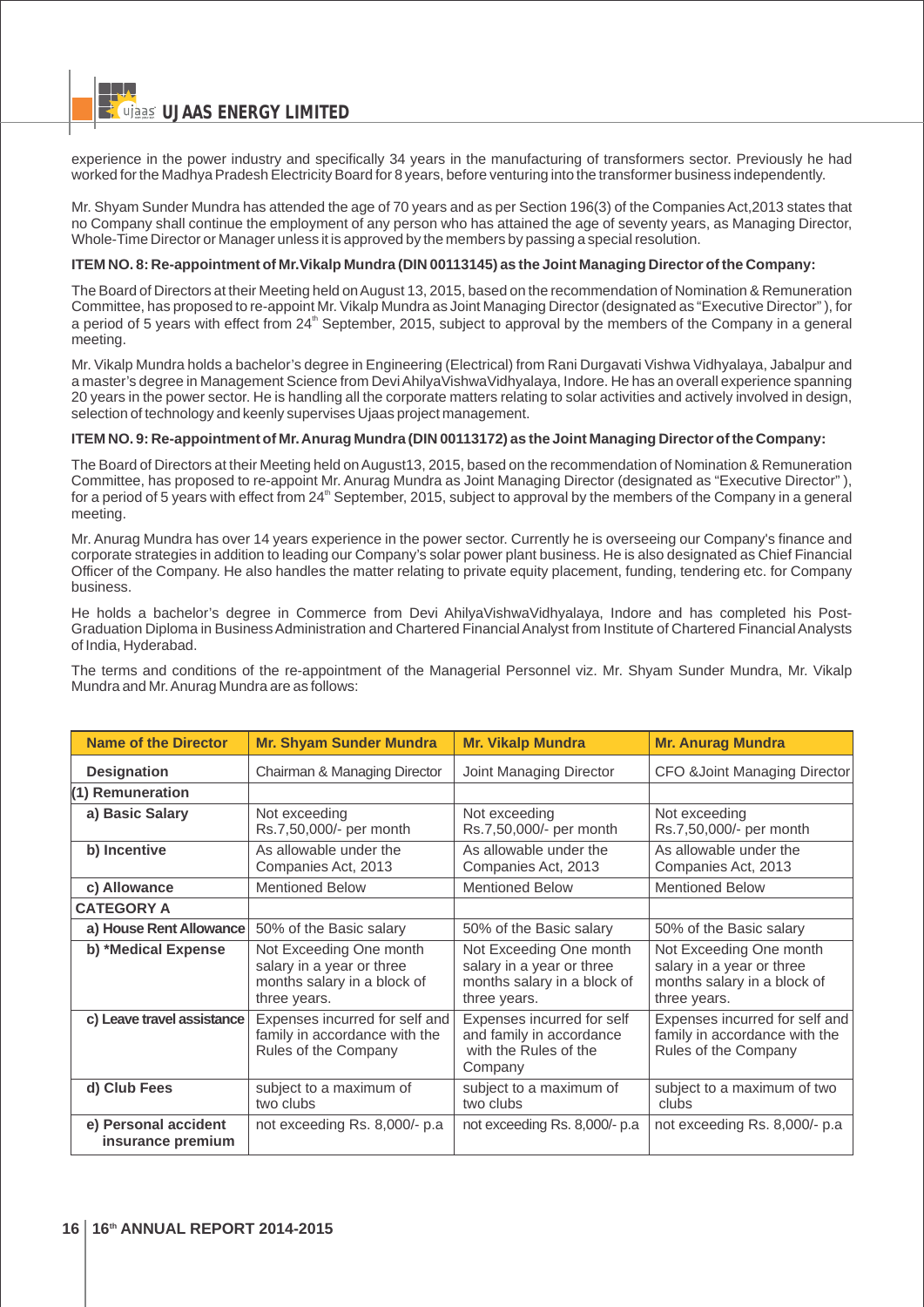## **CATEGORY B:**

- a) \*Payment towards medical expenses incurred in India and/or abroad and including hospitalization, nursing home and surgical charges for himself and family.
- b) Employers Contribution: to Provident Fund as per the Rules of the Companies Act, 1956.
- c) Gratuity: As per rules of the company, subject to a maximum ceiling as may be prescribed under the Payment of Gratuity Act from time to time.
- d) Leave encashment: up to 15 days salary for every one year completed service as per the rules of the Company.

Provided that the above said perquisites shall not be counted for the purpose of Calculation of the remuneration payable to the Executive Director.

#### **CATEGORY C:**

- a) Car: The Company shall provide car with driver for the Company's business and if no car is provided, reimbursement of the conveyance shall be made as per actual on the basis of claims submitted by him.
- b) Telephone & Cell: Free use of telephone at his residence and Cell phone, internet and other communication facilities, provided that the personal long distance calls on the telephone shall be billed by the Company to the Executive Director.
- **(2) Minimum Remuneration:** In case of loss or inadequacy of profit in any year during the tenure of the above reappointment of the concerned Managerial personnel, the Company will pay remuneration to the above Managerial Personnel within the maximum ceiling pursuant to the proviso to clause (B) of Section II of Part II of Schedule V to the Companies Act, 2013, if the resolution approving the re-appointment of and remuneration payable to the above managerial personnel is / are passed by the members by way of a special resolution. Considering Mr. Shyam Sunder Mundra, Mr. Vikalp Mundra and Mr. Anurag Mundra contribution to the Company, it is proposed to pass the resolution as a special resolution for a maximum remuneration up to Rs. 120 Lakh Per Annum to be paid to them, considering the effective capital of the Company is Rs.100 crores and above but less than Rs.250 crores as per Balance sheet dated 31<sup>st</sup> March, 2015.
- **(3)** Perquisites shall be evaluated as per Income Tax Rules, wherever applicable or at actual cost.

The following additional information as required by Section II of Part II of Schedule V to the Companies Act, 2013 is given below:

## **I. General Information:**

- **1. Nature of Industry:** Your company is working in Renewable Energy Sector. Company have three different segments.
	- A. Solar Power Plant Operation
	- B. Manufacturing &Sale of Solar Power System
	- C. Transformer
- **2. Date or expected date of Commencement of Commercial production:**

The Company was incorporated on  $09<sup>th</sup>$  June, 1999 and commenced its commercial production in the same financial year.

In case of new companies, expected date of commencement of activities as per project approved by financial institutions appearing in the prospectus:

#### **Not Applicable**

3. Financial performance based on given indicators - as per standalone audited financial results for the year ended 31<sup>st</sup> March 2015:

| <b>Particulars</b>                    | <b>Rs. in lakhs</b> |  |  |
|---------------------------------------|---------------------|--|--|
| Income from Operations                | 11109.67            |  |  |
| Other Income                          | 216.99              |  |  |
| <b>Total Expenses</b>                 | 9487.02             |  |  |
| Net Profit & Loss Account (after tax) | 1173.90             |  |  |
| Net worth                             | 17311.84            |  |  |

- 4. Foreign Investment or collaborations, if any:
- 5. The Company has made investment in the following foreign subsidiary Companies:
	- a) Ujaas Energy Limited;
	- b) Ujaas Energy HK Limited; and
	- c) Eizooba Energy one Limited.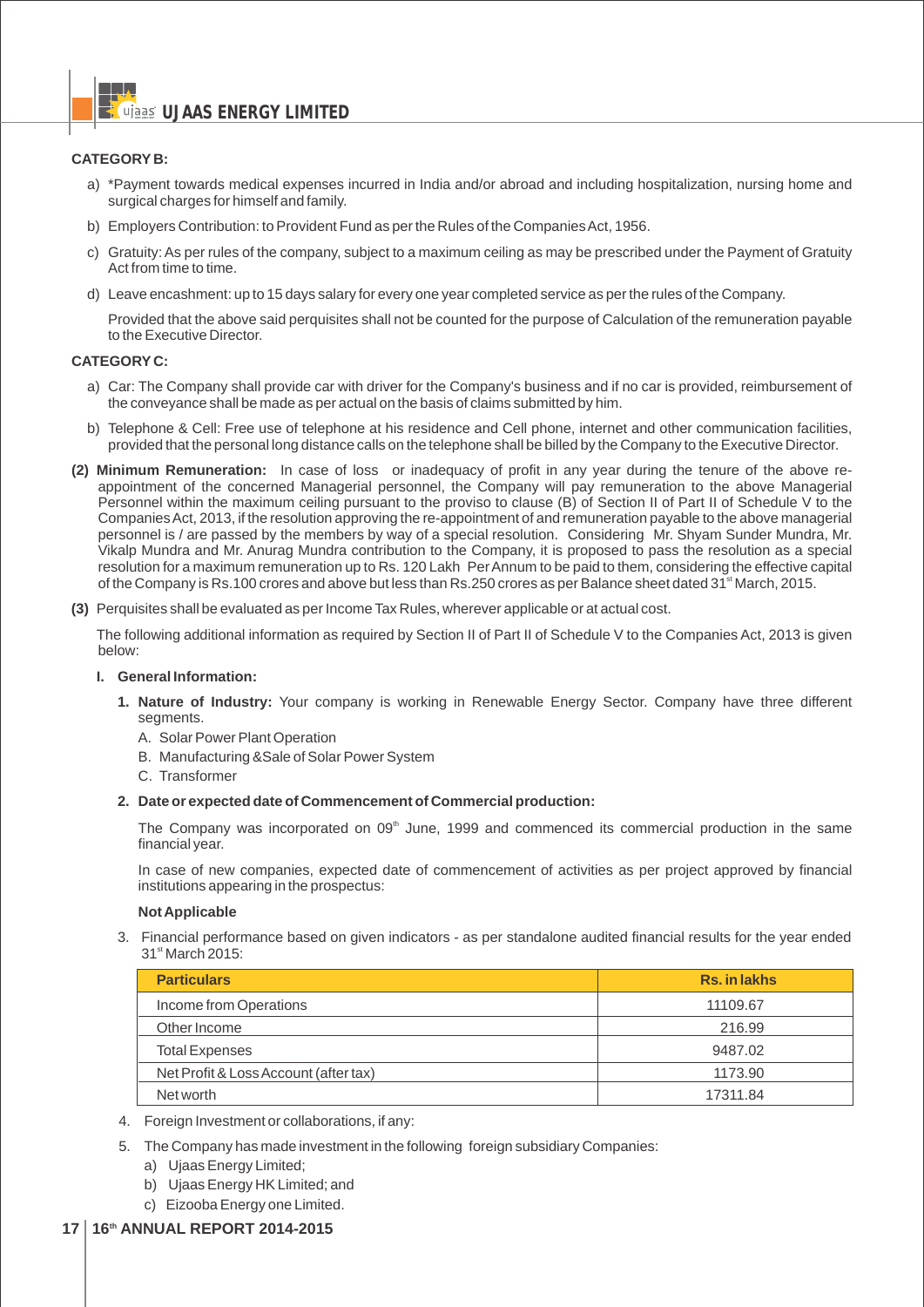## 6. Information about the appointees:

| <b>Name of the Director</b>                                                                                                                                                                                                                                     | <b>Mr. Shyam Sunder Mundra</b>                                                                                                                                                                                                                                                                                                                                                       | <b>Mr. Vikalp Mundra</b>                                                                                                                                                                                                                                                                                                                                                       | <b>Mr. Anurag Mundra</b>                                                                                                                                                                                                                                                                                                                                                       |  |
|-----------------------------------------------------------------------------------------------------------------------------------------------------------------------------------------------------------------------------------------------------------------|--------------------------------------------------------------------------------------------------------------------------------------------------------------------------------------------------------------------------------------------------------------------------------------------------------------------------------------------------------------------------------------|--------------------------------------------------------------------------------------------------------------------------------------------------------------------------------------------------------------------------------------------------------------------------------------------------------------------------------------------------------------------------------|--------------------------------------------------------------------------------------------------------------------------------------------------------------------------------------------------------------------------------------------------------------------------------------------------------------------------------------------------------------------------------|--|
| <b>Designation</b>                                                                                                                                                                                                                                              | Chairman & Managing Director                                                                                                                                                                                                                                                                                                                                                         | Joint Managing Director                                                                                                                                                                                                                                                                                                                                                        | CFO & Joint Managing Director                                                                                                                                                                                                                                                                                                                                                  |  |
| <b>Background Details</b>                                                                                                                                                                                                                                       | He is the Chairman of the<br>Company since incorporation.<br>He holds a degree in Bachelor<br>of Science in Engineering<br>(Electrical), a Masters degree<br>Electronics and<br>i n<br>Servomechanism from Indore<br>University.                                                                                                                                                     | He has an overall experience<br>spanning 20 years in the power<br>sector. He is handling all the<br>corporate matters relating to<br>solar activities and actively<br>involved in design, selection of<br>technology and keenly<br>supervises Ujaas project<br>management.                                                                                                     | He has over 14 years'<br>experience in the power sector.<br>Currently he is overseeing our<br>Company's finance and<br>corporate strategic in addition<br>to leading our Company's solar<br>power plant business. He is<br>also designated as Chief<br>Financial Officer of the<br>Company.                                                                                    |  |
| <b>Past Remuneration</b>                                                                                                                                                                                                                                        | 2400000/-p.a.                                                                                                                                                                                                                                                                                                                                                                        | 2100000/-p.a.                                                                                                                                                                                                                                                                                                                                                                  | 2100000/-p.a.                                                                                                                                                                                                                                                                                                                                                                  |  |
| Job profile and his<br>suitability                                                                                                                                                                                                                              | He is responsible for day-to-<br>day management of the<br>Company. Taking into<br>consideration his qualifications,<br>experience and expertise, he is<br>best suited for the<br>responsibilities of current<br>assigned role.                                                                                                                                                       | He is handling all the corporate<br>matters relating to solar<br>activities and actively involved<br>in design, selection of<br>technology and keenly<br>supervises Ujaas project<br>management.                                                                                                                                                                               | He is overseeing Company's<br>finance and corporate strategic<br>in addition to leading our<br>Company's solar power plant<br>business. He is also designated<br>as Chief Financial Officer of the<br>Company. He also handles the<br>matter relating to private equity<br>placement, funding, tendering<br>etc. for Company's business.                                       |  |
| <b>Remuneration</b><br>proposed                                                                                                                                                                                                                                 | As given above                                                                                                                                                                                                                                                                                                                                                                       | As given above                                                                                                                                                                                                                                                                                                                                                                 | As given above                                                                                                                                                                                                                                                                                                                                                                 |  |
| <b>Comparative</b><br>remuneration profile<br>with respect to<br>industry, size of the<br>Company, profile of<br>the position and<br>person (in case of<br>expatriates the<br>relevant details<br>would be with<br>respect to the<br>country of his<br>origin): | Taking into consideration the<br>size of the Company, the<br>qualifications, experience and<br>expertise of Mr. Shyam Sunder<br>Mundra, the responsibilities<br>shouldered by him and the<br>industry benchmarks, the<br>remuneration proposed to be<br>paid commensurate with the<br>remuneration packages paid to<br>similar senior level<br>counterpart(s) in other<br>companies. | Taking into consideration the<br>size of the Company, the<br>qualifications, experience and<br>expertise of Mr. Vikalp<br>Mundra, the responsibilities<br>shouldered by him and the<br>industry benchmarks, the<br>remuneration proposed to be<br>paid commensurate with the<br>remuneration packages paid to<br>similar senior level<br>counterpart(s) in other<br>companies. | Taking into consideration the<br>size of the Company, the<br>qualifications, experience and<br>expertise of Mr. Anurag<br>Mundra, the responsibilities<br>shouldered by him and the<br>industry benchmarks, the<br>remuneration proposed to be<br>paid commensurate with the<br>remuneration packages paid to<br>similar senior level<br>counterpart(s) in other<br>companies. |  |
| <b>Pecuniary</b><br>relationship directly<br>or indirectly with the<br>company or<br>relationship with the<br>managerial<br>personnel, if any:                                                                                                                  | Promoter-Related to Mr. Vikalp<br>Mundra & Mr. Anurag Mundra<br>(Joint Managing Directors) of<br>the Company.                                                                                                                                                                                                                                                                        | Promoter - Related to Mr.<br>Shyam Sunder Mundra<br>(Chairman) and Mr. Anuarg<br>Mundra (Joint Managing<br>Director) of the Company.                                                                                                                                                                                                                                           | Promoter - Related to Mr.<br>Shyam Sunder Mundra<br>(Chairman) and Mr. Vikalp<br>Mundra (Joint Managing<br>Director) of the Company.                                                                                                                                                                                                                                           |  |

## **III. Other Information**

1) Reasons for loss or inadequate profits:

Though the Company is achieving profits, but the same could be considered as inadequate and considering the managerial personnel's abilities, rich experience and qualifications, the Company would be required to compensate adequately in commensuration for a better performance and the Profit After Tax could be considered as inadequate.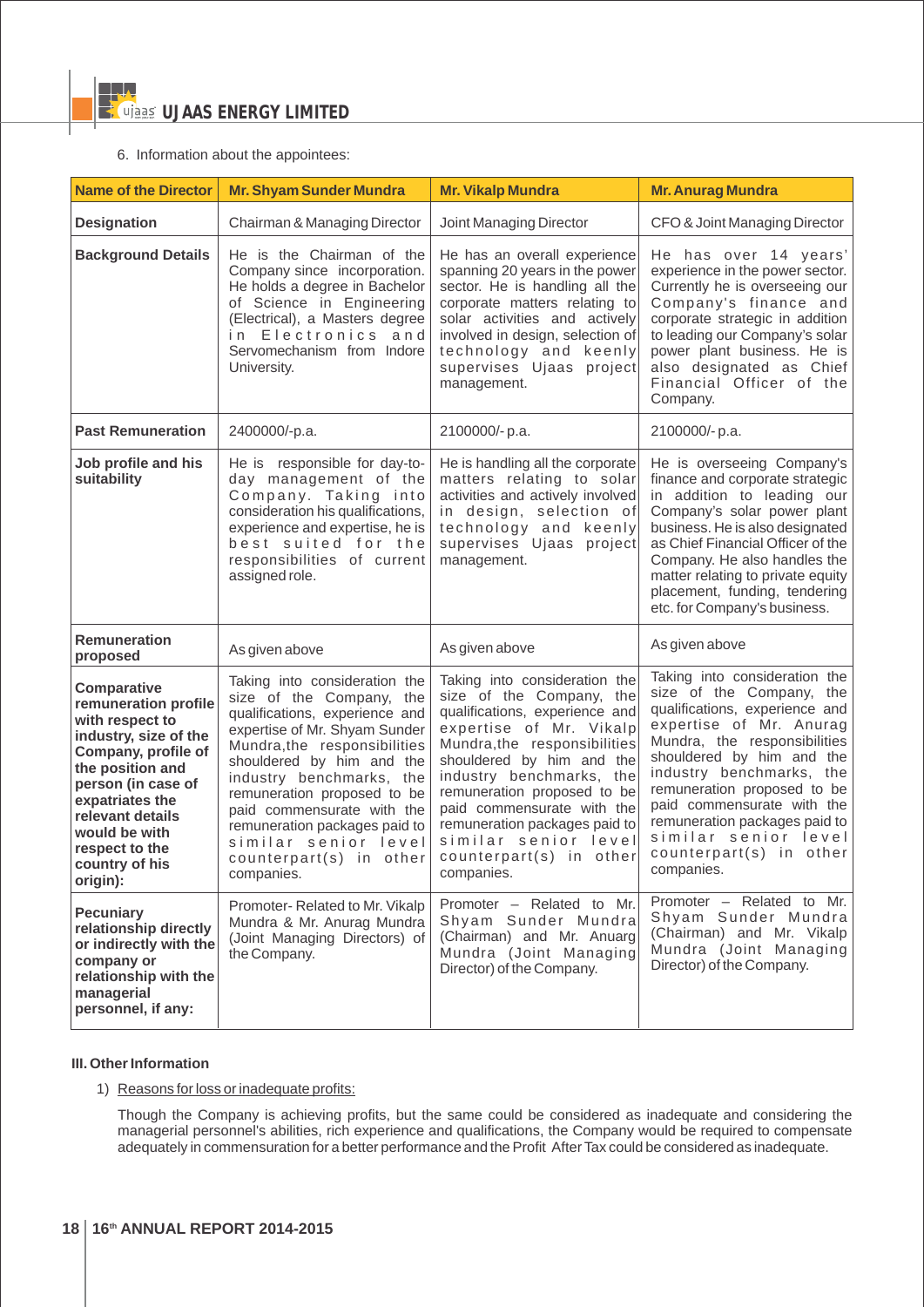## 2) Steps taken or proposed to be taken for improvement:

The Company is diversifying its activities besides improving Capacity utilization to the optimum level of all its plants by Absorption of new Technology for attaining economy of scale. The Company's Management is placing strategies with strong marketing team, for improved performance domestically.

## 3) Expected increase in productivity and profits in measurable terms:

After taking improvement steps as stated above, the Company shall be in a position to strengthen its capabilities, as well as address future opportunities in India and other markets of choice. The above measures undertaken are expected to yield positive results and improve the financial performance of the Company in the coming years.

The detail of Shareholding of the Managerial Personnel and their relatives is provided in **Annexure A** to this Notice, which forms part of the Notice.

Information / disclosure required to be furnished under Clause 49 VIII (E) of the Listing Agreement about Mr. Shyam Sunder Mundra, Mr. Vikalp Mundra and Mr. Anurag Mundra is given in **Annexure B,** which forms part of this Annual Report.

None of the Directors and Key Managerial Personnel and their relatives are in any way concerned or interested financially or otherwise except those Managerial Personnel viz Mr. Anurag Mundra, Mr. Shyam Sunder Mundra, Mr. Vikalp Mundra and their relatives to the extent of their shareholding in the Company with respect to the respective appointment as proposed in the respective resolution.

The Board recommends the resolution at Item No. 7 to 9 for approval by the members as a Special Resolution(s).

Copy of all the documents mentioned herein above would be available for inspection by the shareholders at the Registered Office of the Company between 10:00 a.m. and 1:00 p.m. on all working days from the date hereof up to the date of the AGM.

## **Item No. 10.:**

The Company is in the business of Solar Energy Power Generation. The Board of Directors is of the opinion that the Company requires additional funds to meet with the needs of growing business, in addition to the funds raised internally and through debt from banks and financial institutions. Hence it is imperative to have enabling approvals to raise a part of the funding requirements for the said purposes as well as for such other corporate purposes as may be permitted under applicable laws through the issue of appropriate securities as defined in the resolution, in Indian or international markets.

Accordingly, It is proposed to raise funds upto Rs.500 crores in one or more tranches through a mix of equity/equity-linked instruments, as may be appropriate. The Members' approval is sought for the issue of such number of Equity Shares, Global Depository Receipts (GDRs), American Depository Receipts (ADRs), Foreign Currency Convertible Bonds (FCCBs), and/or Equity Shares through Depository Receipt Mechanism and/or Fully Convertible Debentures (FCDs) and/or Non Convertible Debentures (NCDs) with warrants, or any other financial instruments convertible into or linked to Equity Shares and/or any other instruments and/or combination of instruments with or without detachable warrants with a right exercisable by the warrant holders to convert or subscribe to the Equity Shares or otherwise, in registered or bearer form or any combination of Securities through public issue(s), private placement(s) or a combination thereof, including issuance of Securities through a Qualified Institutions Placement under Chapter VIII of the SEBI ICDR Regulations.

The Board may in their discretion adopt any one or more of the mechanisms prescribed above to meet its objectives as stated in the aforesaid paragraphs without the need for fresh approval from the shareholders of the Company.

The pricing of the Securities that may be issued to qualified institutional buyers and to other buyers under the Private Placement shall be freely determined subject to such price not being less than the price calculated in accordance with the SEBI ICDR Regulations. The Company may, in accordance with applicable law, offer a discount of not more than 5% or such percentage as permitted under applicable law on the price determined pursuant to the SEBI ICDR Regulations. The "Relevant Date" for this purpose will be the date when the Board or the Committee of the Board thereof decides to open the Issue for subscription.

The Special Resolution also seeks to give the Board powers to issue Securities in one or more tranche or tranches, at such time or times, at such price or prices and to such person(s) including institutions, incorporated bodies and/or individuals or otherwise as the Board in its absolute discretion deem fit. The detailed terms and conditions for the issue(s)/offering(s) will be determined by the Board or its committee in its sole discretion in consultation with the advisors, lead managers, underwriters and such other authority or authorities as may be necessary considering the prevailing market conditions and in accordance with the applicable provisions of law and other relevant factors.

The Equity Shares allotted or arising out of conversion of any Securities would be listed. The offer/ issue/ allotment/ conversion/ redemption would be subject to the availability of regulatory approvals, if any. The conversion of Securities held by foreign investors into Equity Shares would be subject to the applicable foreign investment cap and relevant foreign exchange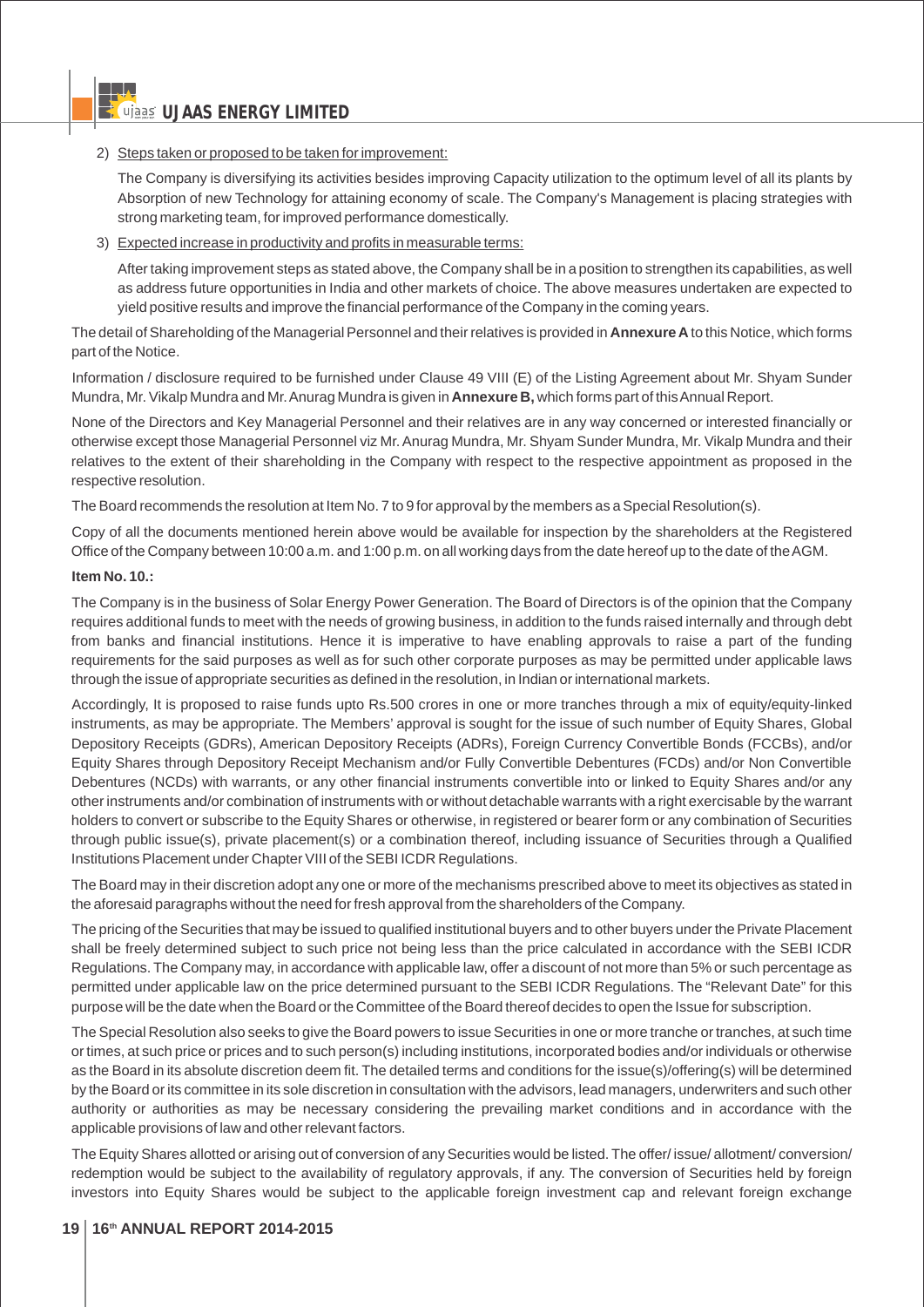regulations. As and when the Board does take a decision on matters on which it has the discretion, necessary disclosures will be made to the stock exchanges as may be required under the provisions of the Listing Agreement.

Section 62(1)(c) of the Companies Act 2013 provides, inter alia, that when it is proposed to increase the issued capital of a company by allotment of further Equity Shares, such further Equity Shares shall be offered to the existing shareholders of such company in the manner laid down in Section 62 of the Companies Act, 2013 unless the shareholders in a General Meeting decide otherwise. Since, the Special Resolution proposed in the business of the Notice may result in the issue of Equity Shares of the Company to persons other than shareholders of the Company, consent of the shareholders is being sought pursuant to the provisions of Sections 42, 62 and other applicable provisions of the Companies Act, 2013 as well as applicable Rules notified by the Ministry of Corporate Affairs and in terms of the provisions of the Listing Agreement executed by the Company with the stock exchanges where the Equity Shares of the Company are listed.

The Special Resolution, if passed, will have the effect of allowing the Board to offer, issue and allot Securities to the Investors, who may or may not be the existing shareholders of the Company.

None of the Directors and Key Managerial Personnel and any of their relatives are deemed to be concerned or interested in the passing of resolution, except to the extent of shareholding in the Company if any.

Copy of all the documents mentioned herein above would be available for inspection by the shareholders at the Registered Office of the Company between 10:00 a.m. and 1:00 p.m. on all working days from the date hereof up to the date of the AGM.

The Board of Directors of the Company recommends the resolution as set out in Item No. 10 for the approval of the shareholders as a Special Resolution to be passed as special resolution.

## **ITEM NO. 11 & 12**

Equity based compensation is considered to be an integral part of employee compensation across sectors which enables alignment of personal goals of the employees with organizational objectives by participating in the ownership of the Company through stock based compensation scheme. Your Company believes in rewarding its employees including Directors of the Company as well as that of the Subsidiary Company (ies) for their continuous hard work, dedication and support, which has led the Company and the Subsidiary Company (ies) on the growth path. The objective of the ESOS 2015 is to provide an incentive to attract and retain the key employees by way of rewarding their performance and motivate them to contribute to the overall corporate growth and profitability.

Accordingly the Board of Directors ("the Board") of the Company at its meeting held on 13<sup>th</sup> August, 2015 approved introduction of the ESOS 2015 subject to the approval of the members and the provisions of the Securities and Exchange Board of India (Share Based Employee Benefits) Regulations, 2014 as amended from time to time (the "SEBI Regulations") and authorised the Compensation Committee as constituted under Section 178 of the Companies Act, 2013 to formulate the detailed terms and conditions of the ESOS 2015 and to administer and implement the ESOS 2015 in accordance with the provisions of the Securities and Exchange Board of India (Share Based Employee Benefits) Regulations, 2014 as amended from time to time (the "SEBI Regulations").

Approval of the members is being sought for issue of Stock Option to the eligible employees of the Company and its subsidiary Company (in or outside India), including its Managing and/or Whole Time Directors, based on the recommendations from the Managing Director and Chief Executive Officer of the Company (except in the case of issuance of stock options to Managing Director and Chief Executive Officer himself where the decision shall be take by Nomination and Remuneration Committee).

The schemes shall be formulated in accordance with the guidelines laid down under the Securities and Exchange Board of India (Shares Based Employee Benefits) Regulations 2014, with subsequent amendments thereto and such other laws, as may be applicable in this regard. The information as required explaining the salient features of the schemes are given below:

## **1) Total number of options to be granted**

The total number of options to be granted under the scheme which are convertible into equity shares, shall not exceed 2% of the issued equity share capital of the Company (or such other adjusted figure for any bonus, stock splits or consolidations or other re-organization of the capital structure of the Company, as may be applicable from time to time).

#### **2) Identification of classes of employees entitled to participate in the ESOS 2015**

The ESOS Scheme shall not extend to any promoter or those belonging to the promoter group or to any director, who either by himself or through his relative(s) or through any body corporate, directly or indirectly, holds more than 10% of the outstanding equity shares of the Company.

The following person shall be eligible to participate in the ESOS 2015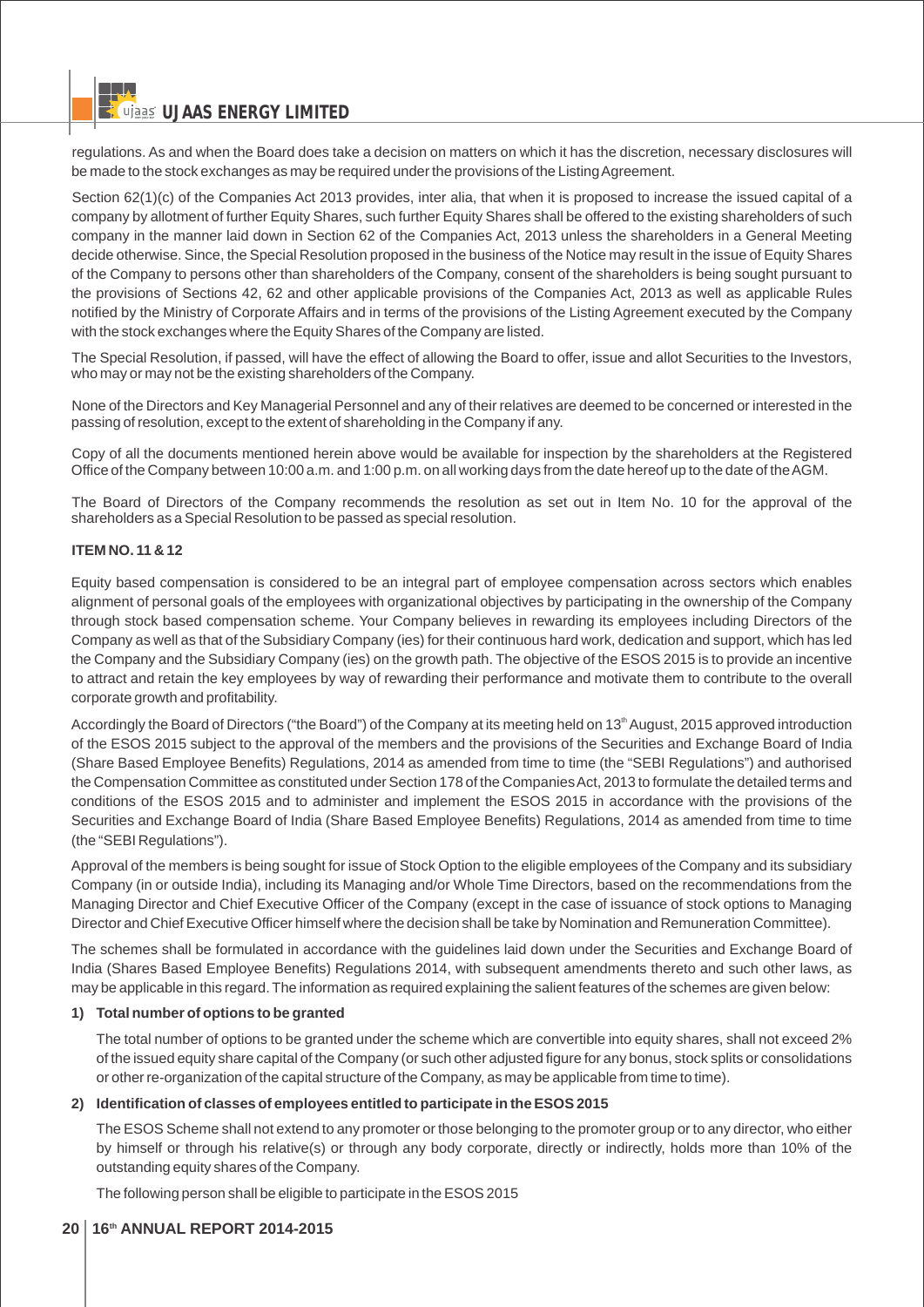- a) Persons are in the permanent employment of the company or associate or holding company or subsidiary company in such grade and with such experience and association with the company, as may be decided by the Board of Directors/Compensation Committee.
- b) Director including whole time directors of the company other then promoter director.
- c) Such other person, as may from time to time, be allowed under prevailing laws and regulations and as may be approved by the Board of Directors / Compensation Committee for the purpose.

## **3) Requirements of vesting and period of vesting**

Notwithstanding anything contained in the relevant provisions of ESOS 2015, it shall always be a pre-condition for the exercise of the options that the employee should be in services with the Company or its holding company or its subsidiaries, or its associates as the case may be and in the event the employee ceases from the services of the Company or its holding company or its subsidiaries by reason of resignation or termination (except for reason of misconduct), the entire lot of the unexercised vested options shall lapse. The minimum vesting period of an option under the Scheme shall be a period of one year from the date of grant(s) of options and the Maximum vesting period shall not exceed 1 year from the date of grant or such period as may be determined by the Compensation Committee. The share option may vest in tranches subject to the terms and conditions as may be stipulated by the Compensation Committee. The Compensation Committee shall have absolute discretion in fixing the vesting period and vesting schedule for each tranche of vesting.

## **4) Exercise price or pricing formula**

The Company has freedom to price the options subject to confirmation to the accounting policies. The exercise price/price formula in respect of each tranche of the options shall not be less than the face value of the equity shares (which shall be calculated in accordance with the applicable law and if applicable, adjusted from time to time for any bonus, stock splits or consolidations or other reorganization of the capital structure of the Company) on the date of grant of option. The Board/Compensation Committee would fix the exercise price/price formula in accordance with the provisions of the Securities and Exchange Board of India (Shares Based Employee Benefits) Regulations 2014, for the options to be granted pursuant to this scheme from time to time.

## **5) Exercise period and procedure for exercise**

The options granted under ESOS 2015 shall be exercisable within a period of four years from end of the vesting period.

Each entitles the holder thereof to apply for and be allotted such number of equity Shares as may be decided by the Compensation Committee at its discretion, of the nominal value of Re. 1/- each on payment of the Exercise Price during the Exercise Period. If the day of exercise happens to be a holiday as per the Company's rules, then the same will be presumed to be exercised on the previous working day of the Company.

## **6) The appraisal process for determining the eligibility of employees to the ESOS 2015**

The eligible employees from each of the categories will be determined by the Board/Compensation Committee.

- a) The Company has a formal performance appraisal system established wherein the performance of the employee is assessed each year on the basis of various functional and managerial parameters. The appraisal process may be revised as regular intervals by the Compensation Committee.
- b) Subject to the provisions contained herein, the employees will be granted Options based on one or more eligibility criteria and performance linked parameters such as work performance, technical knowledge, period of service, designation, leadership qualities, merit, future potential, contribution, conduct of the employee and such other appropriate relevant factors. Different criteria may be applied to different positions and may be determined by the Compensation Committee from time to time.
- c) The Compensation Committee may also extend the benefits of ESOS 2015 to a new entrant or any existing employee on such other basis as it may, in its absolute discretion, deem fit.
- d) All employees to whom Compensation Committee has granted Options would be informed by way of a separate communication in writing or through the electronic mail.
- e) On exercise of the option by the employee in accordance with ESOS 2015, one equity share for each option would be issued and allotted by the company.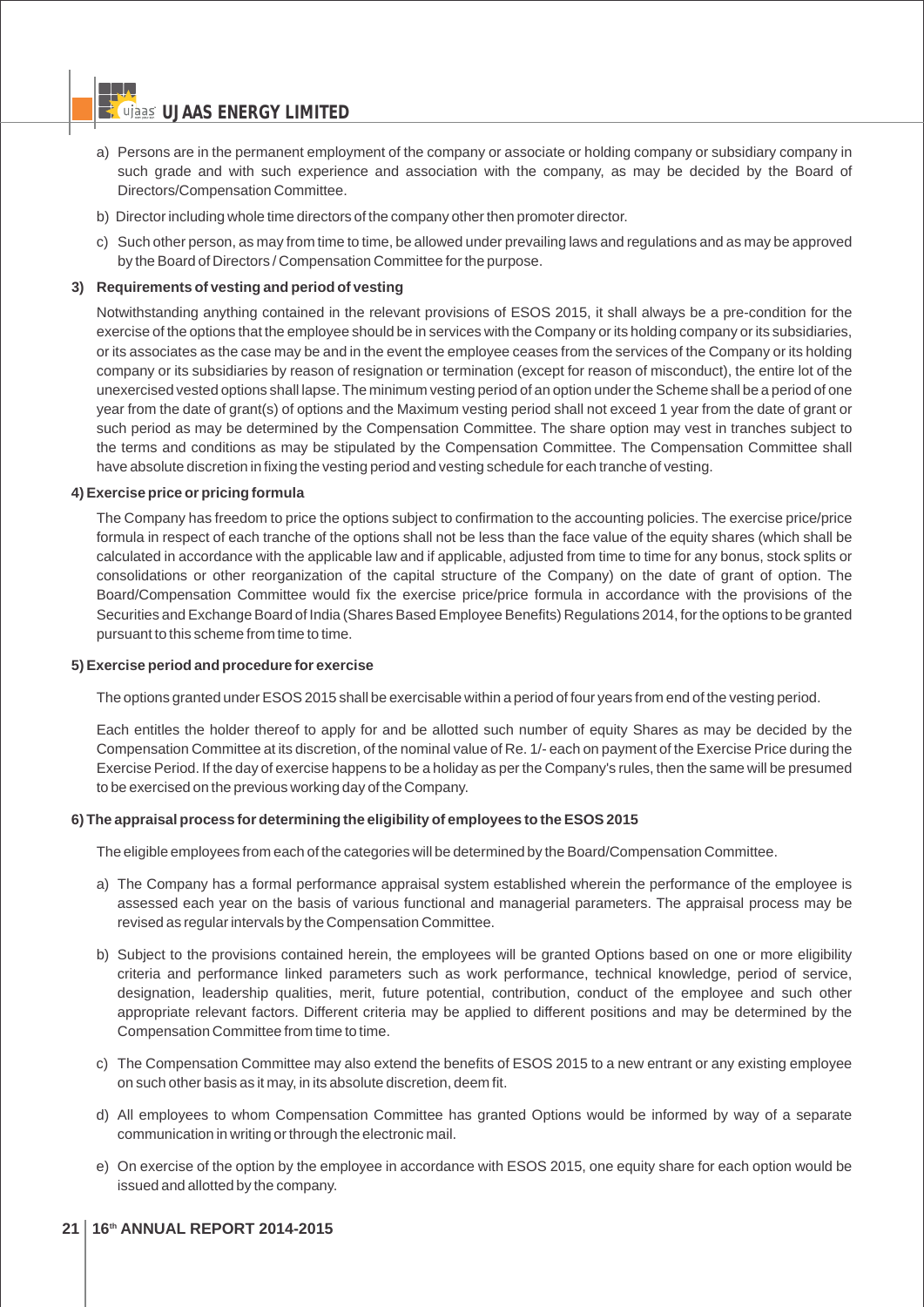f) The option which has been granted whether vested or not, shall be adjusted appropriately in case of any change in Equity Share Capital of the company by reasons of consolidation, sub-division, or conversion of shares in to stock, or otherwise so

as to reflect such changes without any way affecting the rights of the said option holder.

g) In the event of any change of outstanding ordinary shares by way of a Bonus issue, Right issue, Split, Reduction, Combination and exchange of shares, Amalgamation, and merger or de-merger of the company, the Compensation Committee is empowered to appropriately adjust the exercise price and/or number of Options granted to the eligible employee.

#### **7) Maximum Number of options per employee and aggregate**

The maximum number of options to any single employee during the year shall be less than 1% of the issued share capital of the company at the time of grant of the options. However approval of the shareholders by way of separate resolution would be sought, in case the Company proposes to grant options to the identified employee(s) equal to or exceeding one percent of the issued share capital of the Company.

#### **8) Maximum quantum of benefits to be provided per employee under the Scheme**

The number of Options that will be granted to an eligible employee will be decided by the Compensation Committee. The maximum number of Options to be issued under the Scheme per employee and in aggregate shall not exceed the limit prescribed under the SEBI Regulations and/or such other Acts, Regulations as may be applicable from time to time.

#### **9) Mode of Implementation:**

The Company will implement the ESOS 2015 its own and direct without setting up an irrevocable trust as it does not involve secondary acquisition of shares.

#### **10) New Issue or Secondary Market:**

The Company will issue new shares under the ESOS 2015. It does not involve secondary acquisition of shares.

## **11) Accounting Policies**

The Company shall comply with the accounting policies in respect of the Shares issued under ESOS 2015 as referred to in the SEBI (Share Based Employee Benefits) Regulations, 2014.

#### **12) Method of Valuation**

The Company shall use one of the applicable methods (intrinsic value or fair value) to value its options. In case the Company calculates the employee compensation cost using the intrinsic value of the stock options, the difference between the employee compensation cost so computed and the employee compensation cost that shall have been recognized if it had used the fair value of the options, shall be disclosed in the Directors' Report and the impact of this difference on profits and on Earnings Per Share (EPS) of the Company shall also be disclosed in the Directors Report.

## **13) Lock in Period**

There will be no lock in period.

## **14) Condition under which the option vested in employees may lapse**

- a) The employees services are terminated
- b) The employee resigns during the vesting period
- c) The employee resigns after vesting period and do not exercise his rights.
- d) The employee is found guilty of any misconduct or gross negligence, which in the opinion of Compensation Committee, is sufficient to debar such employee from participation in the scheme.

None of the Directors and Key Managerial Persons and their relatives are in any way concerned or interested financially or otherwise except to the extent of their shareholding in the Company if any.

The Board recommends the resolution at Item No. 11 & 12 for approval by the members as a Special Resolution(s).

Copy of all the documents mentioned herein above would be available for inspection by the shareholders at the Registered Office of the Company between 10:00 a.m. and 1:00 p.m. on all working days from the date hereof up to the date of the AGM.

> **By order of the Board For UJAAS ENERGY LIMITED**

**Place: Indore CS Monika Choukse Date: 13.08.2014 Company Secretary & Compliance Officer Membership No. A28563**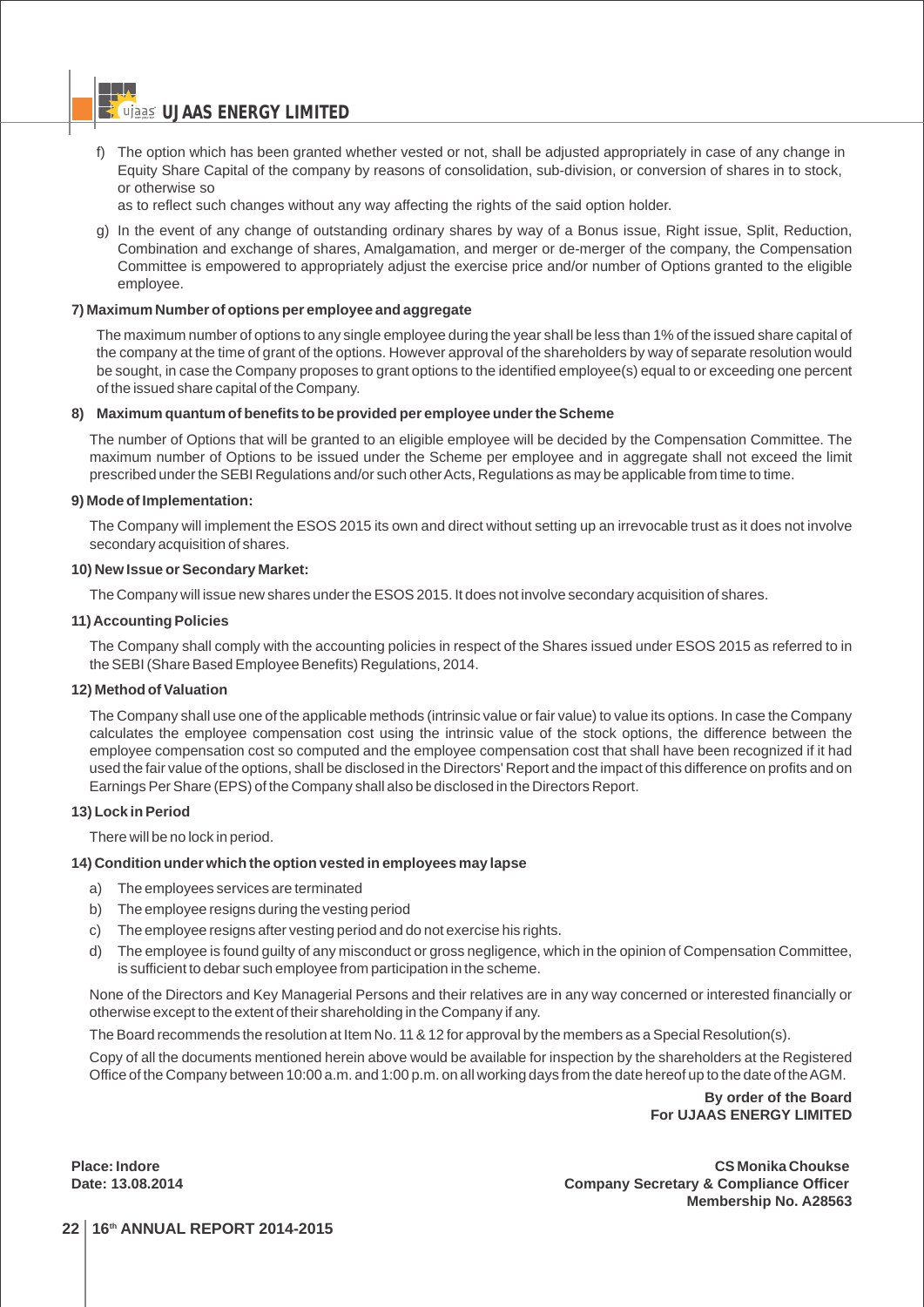## **Annexure A**

The Shareholding of Shyam Sunder Mundra, Mr. Vikalp Mundra and Mr. Anurag Mundra, their Relatives in Ujaas Energy Limited are given below:

| <b>Name</b>                  | No. of shares held | Percentage (%) |
|------------------------------|--------------------|----------------|
| Shyam Sunder Mundra          | 5,55,15,880        | 27.76          |
| Shyam Sunder Gendalal Mundra | 5,28,93,880        | 26.45          |
| Vikalp Mundra                | 76,95,840          | 3.85           |
| Vikalp S Mundra              | 23,52,000          | 1.18           |
| Anurag Mundra                | 93,96,120          | 4.70           |
| Geeta Mundra                 | 54,48,080          | 2.72           |
| Vandana Mundra               | 18,72,000          | 0.94           |
| Sarita Mundra                | 1,200              | 0.00           |
| AnuragS Mundra               | 4.36.280           | 0.22           |
| Vikalp Shyam Sunder Mundra   | 57,76,680          | 2.89           |
| Total                        | 14,13,87,960       | 70.69          |

# **Annexure B**

## **Information required under Clause 49 of the Listing Agreement & Secretarial Standard with respect to the Directors, seeking re-appointment is as under:**

| <b>Name of the Director</b>                                                                          | <b>Mr. Shyam Sunder</b><br><b>Mundra</b>                                 | <b>Mr. Vikalp Mundra</b>                                                 | <b>Mr. Anurag Mundra</b>                                                 | <b>Mr.Manish Agarwal</b>                                                 |
|------------------------------------------------------------------------------------------------------|--------------------------------------------------------------------------|--------------------------------------------------------------------------|--------------------------------------------------------------------------|--------------------------------------------------------------------------|
| Age                                                                                                  | 72 years                                                                 | 44 years                                                                 | 39 years                                                                 | 46 years                                                                 |
| Qualification                                                                                        | Refer Explanatory<br>Statement annexed<br>to the notice                  | Refer Explanatory<br>Statement annexed<br>to the notice                  | Refer Explanatory<br>Statement annexed<br>to the notice                  | Refer Explanatory<br>Statement annexed<br>to the notice                  |
| Experience, terms and<br>condition of appointment or<br>re-appointment                               | Refer Explanatory<br>Statement annexed<br>to the notice                  | Refer Explanatory<br>Statement annexed<br>to the notice                  | Refer Explanatory<br>Statement annexed<br>to the notice                  | Refer Explanatory<br>Statement annexed<br>to the notice                  |
| <b>Remuneration Last Drawn</b>                                                                       | 24,00,000                                                                | 21,00,000                                                                | 21,00,000                                                                | <b>NIL</b>                                                               |
| Date of first appointment on<br>the board                                                            | 09th June, 1999                                                          | 09th June, 1999                                                          | 09th June, 1999                                                          | 09th June, 1999                                                          |
| Shareholding of the<br>Company                                                                       | Refer 'Annexure A'<br>annexed to the<br>notice                           | Refer 'Annexure A'<br>annexed to the<br>notice                           | Refer 'Annexure A'<br>annexed to the<br>notice                           | Nil                                                                      |
| Relationship with other<br>Directors, Manager and<br>other Key Managerial<br>Personnel ofthe company | Refer Explanatory<br>Statement annexed<br>to the notice                  | Refer Explanatory<br>Statement annexed<br>to the notice                  | Refer Explanatory<br>Statement annexed<br>to the notice                  | Nil                                                                      |
| No. of Meetings of the<br>Board attended during the<br>year                                          | Refer Corporate<br>Governance Report<br>annexed to the<br>Boards' Report | Refer Corporate<br>Governance Report<br>annexed to the<br>Boards' Report | Refer Corporate<br>Governance Report<br>annexed to the<br>Boards' Report | Refer Corporate<br>Governance Report<br>annexed to the<br>Boards' Report |
| <b>Other Directorship</b>                                                                            | Refer Corporate<br>Governance Report<br>annexed to the<br>Boards' Report | Refer Corporate<br>Governance Report<br>annexed to the<br>Boards' Report | Refer Corporate<br>Governance Report<br>annexed to the<br>Boards' Report | Refer Corporate<br>Governance Report<br>annexed to the<br>Boards' Report |
| Membership/Chairmanship<br>of Committees of other<br><b>Boards</b>                                   | Refer Corporate<br>Governance Report<br>annexed to the<br>Boards' Report | Refer Corporate<br>Governance Report<br>annexed to the<br>Boards' Report | Refer Corporate<br>Governance Report<br>annexed to the<br>Boards' Report | Refer Corporate<br>Governance Report<br>annexed to the<br>Boards' Report |